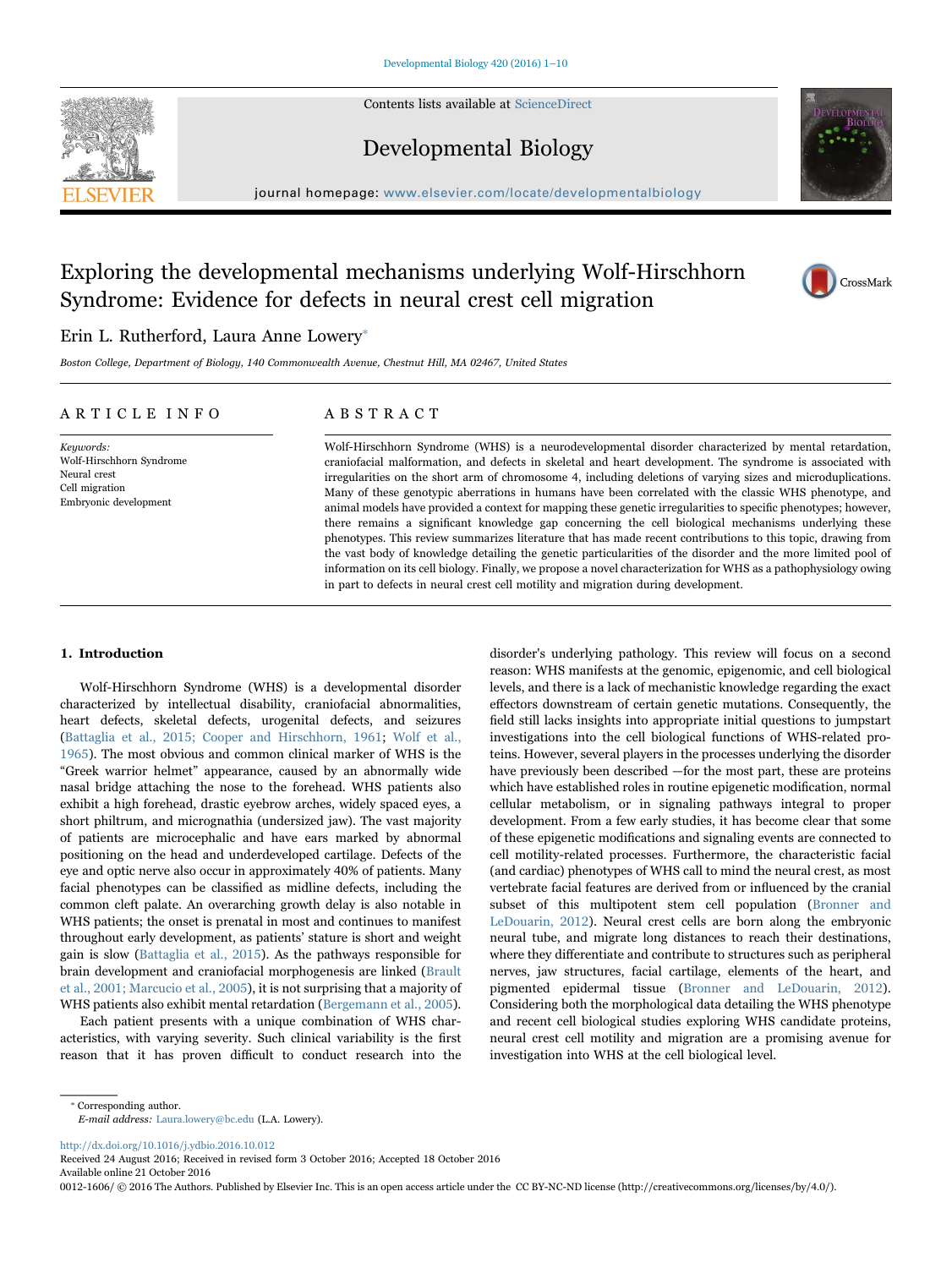<span id="page-1-0"></span>

Fig. 1. Chromosome 4p16.3 and WHS candidate genes. Genes are depicted in their order from left to right, telomeric to centromeric orientation. Sizes are proportional to the length of the gene in kilobases. Plus or minus strand orientation is also represented. Brackets represent the lengths of the two WHS critical regions. As dotted line indicates, figure scaling is such that critical region one is not represented in its entirety on the page.

Following Hirschhorn's initial characterization of a clinical phenotype in 1961, the major catalyst for research into WHS has been the definition of a critical genomic region ("critical region 1"), consisting of 165 kilobases on the short arm of chromosome four (the 4p region), which is deleted in traditional cases of the disorder ([Wright et al., 1997](#page-9-0); [Fig. 1](#page-1-0)). The only characterized candidate genes that fall within this region are Wolf-Hirschhorn candidate 1 (WHSC1), referred to elsewhere as a multiple myeloma SET (MMSET) or nuclear receptor SET domain (NSD) protein, and WHSC2, which is also known as a negative elongation factor (NELF) [\(Wright et al., 1999](#page-8-1)). Despite lying entirely within the WHS critical region, WHSC2 has not emerged as one of the primary contributors to the WHS phenotype. While this may be due to a deficit in WHSC2-based studies, it also results from the identification of several patients with deletions telomeric to the critical region. As WHSC2 is left unaffected in these cases, they have called into question the gene's clinical relevance [\(Bergemann et al., 2005; Cyr et al., 2011;](#page-7-2) [Engbers et al., 2009; Zollino et al., 2014](#page-7-2)).

Deletions in the 4p region in most WHS patients encompass areas extending beyond the critical region, thus affecting several flanking genes including a transforming acidic coiled-coil gene (TACC3), a sequence encoding a fibroblast growth factor receptor product (FGFR3), and the gene for a leucine zipper and EF-hand containing transmembrane protein (LETM1), as listed in their sequential order with *TACC3* most telomeric [\(Zollino et al., 2003\)](#page-9-1). More recent genomic characterizations have revealed synteny with genes found on chromo-some 8p11.2 [\(Stec et al., 2001\)](#page-8-2). It is clear that the FGFR-LETM-WHSC1 ordering is ancient, as it is conserved from fish to humans. Moreover, there are speculations as to whether this conserved region is larger, including TACC and NELF/WHSC2, and whether this particular grouping indicates some functional relationship ([Stec et al., 2001](#page-8-2)). This review will explore the latter possibility by focusing in on the WHSC1 protein encoded on chromosome 4p16.3 (where WHS mutations typically occur), as well as on FGFR3, LETM1, and TACC3, as these are presently the most promising candidates that may demonstrate a novel functional relationship based on neural crest cell motility in WHS ([Table 1\)](#page-1-1). Clinical variation in 4p deletion size has highlighted other genes (SLBP, CTBP1, CPLX1, PIGG, FGFRL1) as potential WHS contributors ([Battaglia et al., 2015\)](#page-7-0); however, a smaller group are discussed in this review to best articulate potential cell biological intersections between specific candidate proteins with putative roles in neural crest cell migration. Importantly, hemizygous deletions in the 4p region have proven sufficient for the onset of traditional WHS ([Battaglia et al., 2015](#page-7-0)). In such a conserved and vital region, it is worthwhile to consider each candidate protein alongside its genomic neighbors; this inclusive approach may illuminate ways in which aberrant regulation of several WHS candidate proteins may converge to impact cell migration events which are crucial for early morphogenesis and neuronal wiring.

#### 2. WHSC1

Of all the candidate genes, WHSC1 is most often found to be partially or fully monosomic in a majority of clinical cases; however, its absence does not account for the full range of phenotypes associated

#### <span id="page-1-1"></span>Table 1

WHS candidate genes. For each gene, the potentially WHS-related functions of its protein product are summarized, and relevant references detailing genetic, biochemical, and clinical data related to the gene are listed.

| Gene  | <b>Function</b>                        | <b>References</b>                  |
|-------|----------------------------------------|------------------------------------|
| TACC3 | Transforming acidic coiled-coil        | Gergely et al., 2000; Groisman     |
|       | protein: microtubule plus-end          | et al., 2000; Peset and Vernos,    |
|       | tracker, co-factor of the hypoxia      | 2008; Simon and Bergemann,         |
|       | inducible factor complex, regulator    | 2008; Cyr et al., 2011; Zollino    |
|       | of epithelial-to-mesenchymal           | et al., 2014; Nwagbara et al.,     |
|       | transition and cell migratory          | 2014.                              |
|       | <b>behaviors</b>                       |                                    |
| FGFR3 | Fibroblast growth factor receptor:     | Colvin et al., 1996, Deng et al.,  |
|       | involved in neural crest cell          | 1996, Saarimäki-Vire et al.,       |
|       | chemotaxis, regulator of cell          | 2007; Puligilla et al., 2007;      |
|       | proliferation, cell survival-          | Simon and Bergemann, 2008;         |
|       | promoting roles in neural              | Katoh and Nakagama, 2014;          |
|       | development.                           | Sato et al., 2011, Eswarakumar     |
|       |                                        | et al., 2005.                      |
| LETM1 | Leucine-zipper and EF-hand-            | Endele et al., 1999, Zollino       |
|       | containing transmembrane protein:      | et al., 2003; Nowikovsky et al.,   |
|       | involved in mitochondrial              | 2004, Schlickum et al., 2004;      |
|       | bioenergetics, putative roles in       | Jiang et al., 2013, Doonan et al., |
|       | regulating the cell cycle and cellular | 2014a, 2014b.                      |
|       | calcium homeostasis.                   |                                    |
| WHSC1 | Histone H3 lysine                      | Stec et al., 1998; Toyokawa        |
|       | methyltransferase; epigenetically      | et al., 2011; Ezponda et al.,      |
|       | influences TWIST transcription,        | 2013.                              |
|       | interacts with beta-catenin.           |                                    |
| WHSC2 | mRNA processing and cell cycle         | Wright et al., 1999.               |
|       | regulation.                            |                                    |

with the disorder. WHSC1 is a 90 kb gene, two-thirds of which extend into the telomeric end of the 165 kb Wolf-Hirschhorn Syndrome Critical Region. It contains 25 exons and is subject to complex alternative splicing ([Stec et al., 1998](#page-8-3)). Northern blot analysis of expression patterns in human and mouse embryonic and fetal tissues are highly variable and suggest that many different tissue-specific transcripts exist, with 9 kb and 6 kb transcripts consistently appearing across tissue types. Between exons 4 (where the translational start site is located) and 25, there is a 4095 base pair open reading frame (ORF) from which the WHSC1-encoding mRNA is transcribed [\(Stec et al.,](#page-8-3) [1998\)](#page-8-3). In situ hybridization in mouse revealed a specific pattern of WHSC1 expression in the developing nervous system at day 10.5, and expression in brain, ganglia, neural tube, jaw, face, intestinal and lung epithelium, liver, adrenal, and urogenital region at day 13.5. Such an expression pattern is significant given that many of these—notably the brain, jaw, face, and urogenital structures—are affected in the classical WHS phenotype [\(Stec et al., 1998](#page-8-3)), and given that the formation of structures of the face and jaw, as well as certain glial cell populations in the brain, depend on neural crest cell migration [\(Bronner and](#page-7-3) [LeDouarin, 2012](#page-7-3)). However, WHSC1 function has not yet been explicitly linked to neural crest cell migration.

#### 2.1. WHSC1 as a histone modifier during development

Although there is a reigning generalization in the field that abnormal WHSC1 dosage is responsible for many of the defining phenotypes of WHS ([Bergemann et al., 2005](#page-7-2)), the question of how it causes such phenotypes remains unanswered. The protein product of this gene is also called MMSET or NSD2, as it is characterized by several domains with known importance to development, including an HMG box, a PHD-type zinc finger domain, and a SET domain, all involved in regulation of transcription during development [\(Stec et al.,](#page-8-3) [1998\)](#page-8-3). The SET domain possesses methyltransferase capabilities and is common to all but one member of the histone lysine methyltransferase family ([Marango et al., 2008; Völkel and Angrand, 2007](#page-8-4)). Experiments using recombinant NSD proteins have shown that these histone lysine methyltransferases can specifically dimethylate lysine 36 of histone H3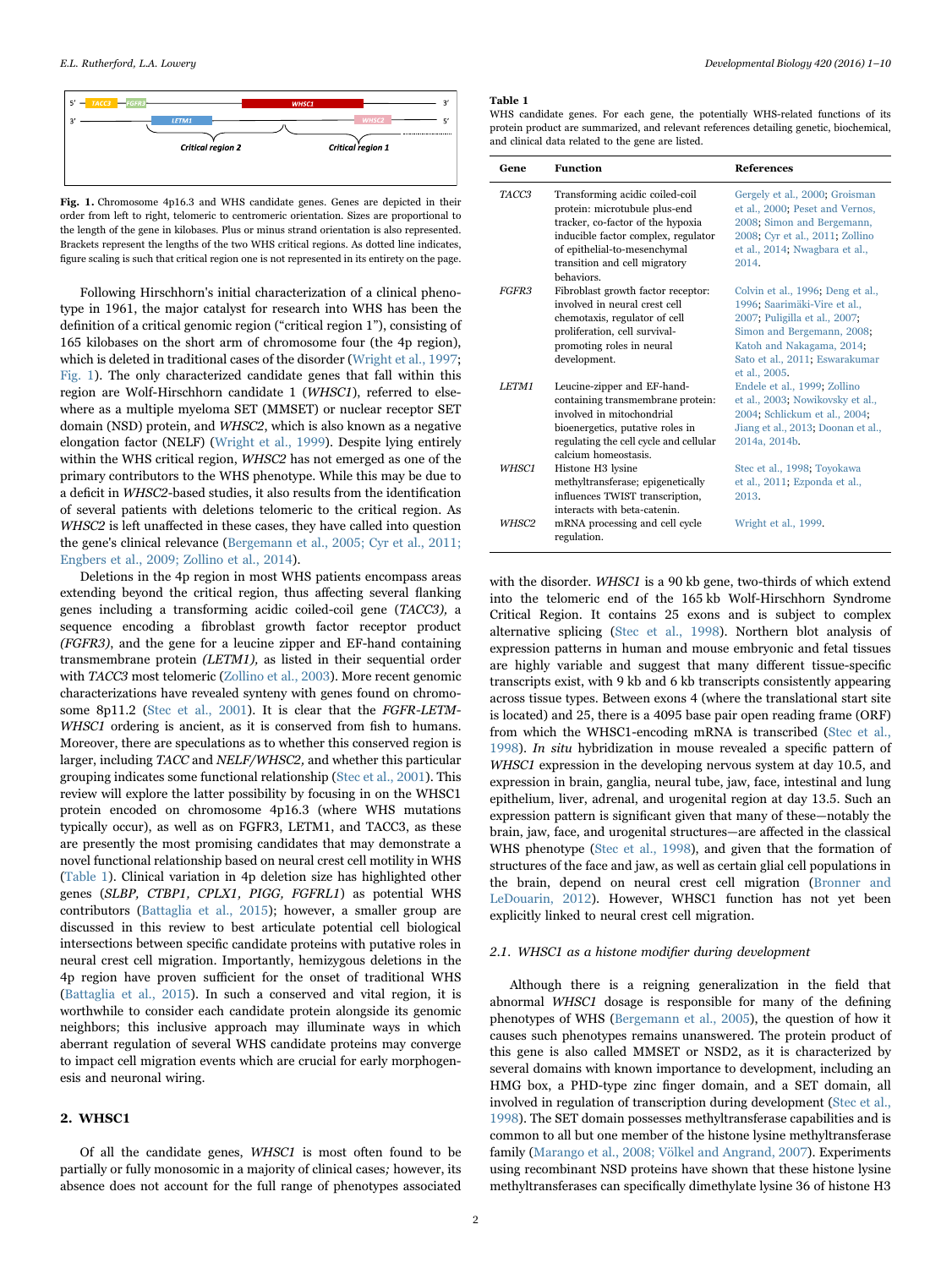(H3K36) given a nucleosome substrate ([Li et al., 2009; Venkatesh and](#page-8-18) [Workman, 2013\)](#page-8-18). Additionally, methylation of histone H3 following the transcription of genes associated with this histone (termed cotranscriptional methylation) correlates with the recruitment of histone deacetylase complexes ([Venkatesh and Workman, 2013](#page-8-19)). This is significant because deacetylation and methylation markers at H3 which together suppress untimely transcript initiation—are involved in ensuring the appropriate timing of gene expression. Thus, these marks are especially relevant in early development. Nimura et al. implicate interactions between WHSC1 and cell-type specific transcription factors (TFs) as being responsible for the protein's specific methylation pattern at certain genomic loci: immunoaffinity purification of murine Whsc1-associated proteins—followed by mass spectrometry and pulldown assays—revealed interactions with developmental TFs Sall1, Sall4, and Nanog in ES cells, and Nkx2-5 in embryonic hearts ([Nimura et al., 2009\)](#page-8-20). The interactions between WHSC1 and these proteins may prevent inappropriate transcription, as histone deacetylase 1 also interacts with Whsc1-TF complexes and could confer transcriptional repression via the removal of the acetyl mark. This study illuminates one of the many possible functions of WHSC1 in development, and addresses just a few of its possible interactors ([Nimura et al., 2009\)](#page-8-20). As indicated by RT-PCR analysis in zebrafish, the mRNA transcript for the homolog DrWhsc1 is present in most adult tissue types ([Yamada-Okabe et al., 2010](#page-9-3)); given its prevalence in both mature and immature cell types, it seems probable that developmentally-regulated transcription factor interactions are just one of many roles of WHSC1 within the cell.

#### 2.2. Involvement of WHSC1 in Wnt signaling

Because WHSC1 is a chromatin modifier, an important question regarding its bigger-picture roles relates to which pathways and processes it might affect at the epigenetic level, under normal conditions as well as in a disease state. The work of Toyokawa et al. provides a preliminary answer. Although the field lacks direct evidence of WHSC1 regulation contributing to craniofacial phenotypes through a specific signaling pathway, they have connected WHSC1 dysregulation to Wnt signaling in the context of cancer ([Toyokawa et al., 2011\)](#page-8-17). This group observed upregulation of WHSC1 at the protein level, in addition to elevated levels of its transcribed RNA, in human cancer cell lines. They propose a model in which WHSC1 interaction with beta-catenin is responsible for certain genomic instances of H3K36me3. Specifically, Toyokawa et al. note that H3K36me3 is enriched at the transcriptional start site of CCND1, one indirect target of the beta-catenin-Tcf-4 complex and a downstream effector of Wnt signaling [\(Sansom et al.,](#page-8-21) [2005; Toyokawa et al., 2011](#page-8-21); [Fig. 2\)](#page-3-0). Further evidence supporting a role for Wnt dysregulation in WHS was gathered from immunoprecipitation-mass spectrometry, which identified WHSC1 interactors IQGAP1 and beta-catenin [\(Toyokawa et al., 2011\)](#page-8-17) both of which are involved in Wnt signaling as well as cadherin-mediated cell-cell adhesion and cell migration ([Goto et al., 2013; Noritake et al., 2005\)](#page-8-22). It was also reported that nucleus/cytoplasm fractionation assays pinpointed the nucleus as the place of interaction between WHSC1 and beta-catenin [\(Toyokawa et al., 2011;](#page-8-17) [Fig. 2A](#page-3-0)). Toyokawa et al. note the possibility that WHSC1 dosage may impact nuclear levels of betacatenin, in turn affecting canonical Wnt signaling through transcriptional regulation.

The importance of properly-controlled Wnt signaling in developmental cell migration highlights the need for a clearer vision of how WHSC1 dosage impacts this signaling pathway. Particularly significant in migrating neural crest cells are non-canonical Wnt signaling events, which affect Rho/Rac regulation of the actin cytoskeleton, and are a driving force for the generation of planar cell polarity in the migratory neural crest ([Mayor and Theveneau, 2014\)](#page-8-23). Planar cell polarity (PCP) signaling depends on the asymmetric localization of molecules, such as non-canonical Wnt11 ligand, the Wnt receptor Frizzled, and the

signaling protein Disheveled, to contacts between neighboring cells ([Mayor and Theveneau, 2014](#page-8-23)). In Xenopus, Wnt11 is expressed adjacent and lateral to the early cranial neural crest, and plays an essential role in neural crest cell migration through activation of the PCP pathway [\(De Calisto et al., 2005\)](#page-7-11). As a whole, PCP signaling allows cell protrusions to form towards open areas within migrating neural crest cell streams, and towards the boundaries of cell populations expressing attractive cues; likewise, it restricts their formation between neighboring cells which have made contact (thus initiating contact inhibition of locomotion), and between cells and surrounding tissues providing repellent signals ([Mayor and Theveneau, 2014\)](#page-8-23). As noncanonical Wnt/PCP signaling is necessary for establishing proper directionality of neural crest cell migration ([Carmona-Fontaine et al.,](#page-7-12) [2008; De Calisto et al., 2005](#page-7-12)), its disruption could result in faulty patterns with eventual effects manifesting as craniofacial abnormalities ([Fig. 2](#page-3-0)A).

Further experiments looking specifically at facial morphogenesis have shown that Wnt proteins are powerful regulators of regional facial patterning, and that blocking their activity causes midfacial malformation in chicks ([Brugmann et al., 2007\)](#page-7-13). Although it has become clear that canonical Wnt/beta-catenin signaling is vital for neural crest induction [\(García-Castro et al., 2002; Leung et al., 2016; Wang et al.,](#page-8-24) [2010\)](#page-8-24), the finding that these same Wnt pathways are active in specific populations of delaminating and migrating murine cranial neural crest cells indicates an ongoing role in mammalian facial patterning beyond cell fate specification [\(Brugmann et al., 2007](#page-7-13)). In sum, the importance of spatiotemporally-controlled Wnt signaling in embryonic development, and the newly-elucidated connection to WHSC1, qualify both canonical and non-canonical Wnt dysregulation in the neural crest as possible contributors to the orofacial and midline defects observed in the classic WHS phenotype.

#### 2.3. WHSC1 as an epigenetic regulator of Twist expression

Further study of WHSC1 in cancer cell lines strengthens the link between WHS and aberrant cell migration, as the WHSC1 methyltransferase activity has been shown to exert epigenetic control over the expression of Twist family proteins, transcription factors that regulates epithelial-to-mesenchymal transition (EMT) in normal development, as well as in cancer cells [\(Ezponda et al., 2013; Kuo et al., 2013; Yang](#page-7-10) [et al., 2004;](#page-7-10) [Fig. 2B](#page-3-0)). As shown by microarray and confirmed by RT-PCR and immunoblot at the RNA and protein levels, WHSC1 is among a small pool of genes which are up-regulated after treatment with resistin, an EMT-inducing paracrine factor secreted by lung tumorassociated dendritic cells in humans ([Kuo et al., 2013\)](#page-8-25). In this system, abnormally high WHSC1 dosage causes dimethylation of histone H3K36 and decreased trimethylation of H3K27, an epigenetic combination which in turn enhances the expression of the transcription factor Twist. As a master regulator of EMT, Twist drives a change in cellular identity by initiating large-scale changes in gene expression; in the case of these WHSC1 over-expressing cell lines, overactive Twist likely explains the enhanced migration and invasion behaviors observed by Kuo et al. Importantly, there was no change in proliferation levels, affirming that altered cell migration is the major WHSC1 overexpression phenotype of developmental relevance [\(Kuo et al., 2013\)](#page-8-25). Twist hyperactivity has also been shown in prostate cancer as a result of WHSC1 over-expression: WHSC1 binds to the TWIST1 locus to activate its expression by means of increased H3K36 dimethylation. Thus, when TWIST1 is knocked down in WHSC1-over-expressing RWPE-1 cells, EMT and invasion are prevented ([Ezponda et al.,](#page-7-10) [2013\)](#page-7-10). Considering these data, there is strong support that aspects of the WHS phenotype result from aberrantly regulated EMT and, subsequently, cell migration.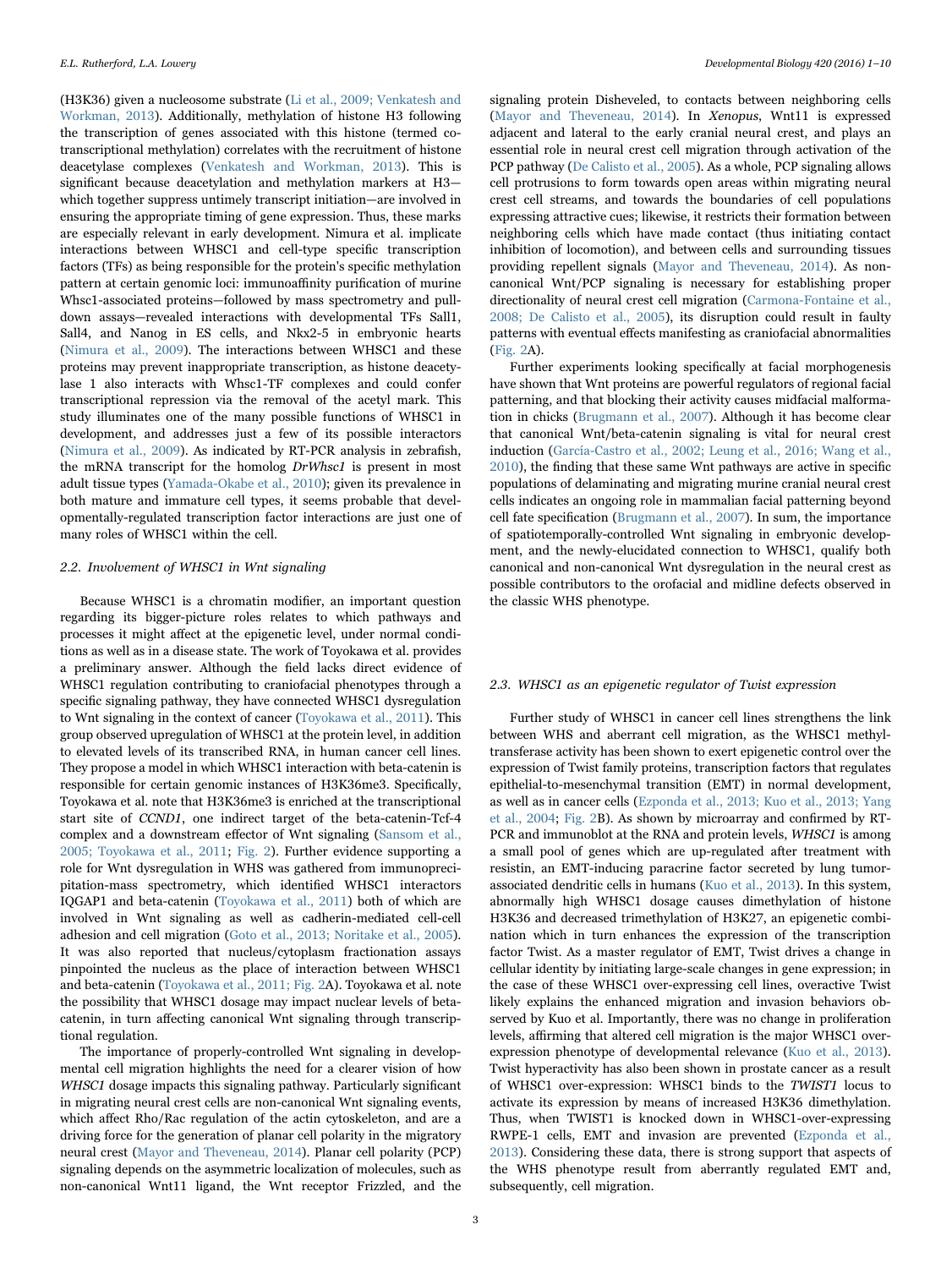<span id="page-3-0"></span>

Fig. 2. Potential pathways by which expression levels of WHS candidate proteins may contribute to disorder phenotypes via dysregulated cell migration. (A) WHSC1 and beta-catenin interact in the nucleus, where WHSC1 alters histone methylation surrounding CCND1, a beta-catenin target gene. It has been suggested that WHSC1 dosage may influence subcellular localization of beta-catenin, thus changing signaling events that would normally occur downstream of Wnt. This in turn may affect the tightlycontrolled timing of EMT, especially if levels of cytoplasm/cell surface-associated beta-catenin are altered sufficiently to affect epithelial junctions. Additionally, signaling downstream of Wnt has proven essential for the coordinated, directional motility of migratory neural crest cells, thus aberrant signaling may affect cell migration patterns. (B) WHSC1 controls histone methylation state at the TWIST1 promoter, thus abnormally low WHSC1 expression levels may influence the ability of TWIST to aid in transcription of mesenchymal determinants when necessary. Additionally, altered bioenergetics due to LETM1 deficiency may affect the activation of the hypoxia inducible factor complex, which lies upstream of TWIST activation. (C) TACC3 protein levels are known to affect spindle morphology, and may contribute to microcephaly by causing abnormal spindles which impair the regulated transition from symmetric to asymmetric cell divisions, decreasing the quantity of neuroepithelial progenitors. TACC3 has further roles in regulating cell motility, as its over-expression has been shown to increase beta-catenin targeting to the nucleus, and to increase the invasive potential of migrating mesenchymal cells (shown in A). Moreover, it is a co-factor to the hypoxia inducible factor complex; this highlights TWIST activation as another regulatory point at which TACC3 dosage could affect the epithelial/mesenchymal fate of pre-migratory cells.

#### 2.4. Neural crest cell migration is regulated by histone H3 methyltransferases

Neural crest cells rely on continuous epigenetic modifications to drive changes in gene expression during their migration ([Hu et al.,](#page-8-26) [2014\)](#page-8-26). WHSC1L1—the paralog of WHSC1 found on chromosome 8—is a major NSD-family histone methyltransferase thought to facilitate such changes at H3K36 of the neural crest cell transcription factor Sox10 [\(Jacques-Fricke and Gammill, 2014\)](#page-8-27). Electroporating chick embryos before neural crest cell migration with a dominant negative construct lacking the methylating SET domain resulted in faulty migration: cells began to travel away from the neural tube but stopped short of their destination points [\(Jacques-Fricke and Gammill, 2014\)](#page-8-27). Additionally, this dominant negative construct disrupted specification, preventing the expression of neural crest-characterizing transcripts Msx1, FoxD3, Sox9, Sox10, and Snail2, as visualized by in situ hybridization. It is unclear exactly how NSD-family proteins regulate neural crest identity and migration patterns. Despite the evidence that WHSC1L1 is a major methylating agent during migration, it only directly methylates at the Sox10 genomic region [\(Jacques-Fricke and](#page-8-27) [Gammill, 2014](#page-8-27)); this leaves open possible roles for other NSD family proteins such as WHSC1 in driving as-of-yet unexplored epigenetic modifications during neural crest cell specification and migration.

Thus, chromosome 4p deletions characteristic of WHS may indeed impact neural crest development, especially considering the similar structures and functions conserved from WHSC1L1 and WHSC1, the 4p gene from which it arose by way of a duplication event ([Stec et al.,](#page-8-2) [2001\)](#page-8-2).

#### 2.5. Future directions: mechanistically interrogating the role of WHSC1 in cell motility

What still remains uncertain are the exact mechanisms through which WHSC1 impacts cell motility. One study in a multiple myeloma cell line marked by a genetic translocation causing WHSC1 upregulation showed that WHSC1 knockdown led to cell cycle arrest, reduced tumorigenicity, and inhibited extracellular matrix adherence ([Lauring et al., 2008\)](#page-8-28). Thus, regulation of cell adhesion is one possible mechanism. Moreover, siRNA-mediated knockdown of WHSC1 decreased expression levels of genes involved in cell adhesion, namely DSG2, a component of desmosomes also known to impact proliferation and signaling, and ADAM9, a metalloproteinase which interacts with αvβ5 integrin and promotes substrate adhesion ([Brito et al., 2009\)](#page-7-14). Further study will be needed to corroborate the link between WHSC1 dysregulation and adhesion-mediated defects in motility.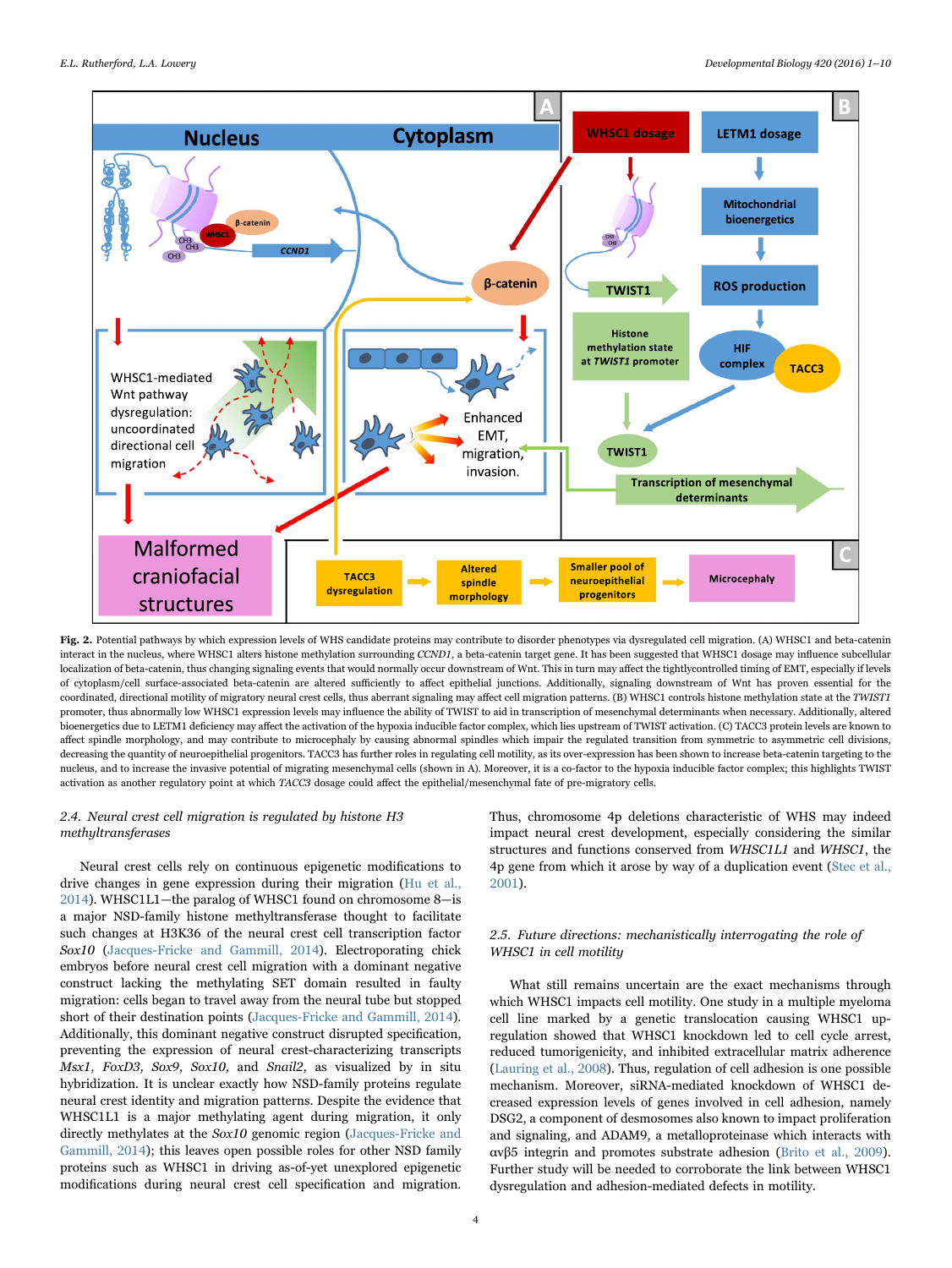#### 3. LETM1

LETM1 is a gene located less than 80 kb distal to the minimal WHS critical region between WHSC1 and FGFR3, and it is deleted in most WHS patients [\(Endele et al., 1999\)](#page-7-8). After initial cloning and characterization of the gene, a putative protein was inferred from its sequence, and it was predicted to have several coiled-coil regions and a leucine zipper as its defining structural features; its sequence homology grouped it with the EF-hand calcium-binding protein family [\(Endele](#page-7-8) [et al., 1999\)](#page-7-8). Subsequent work examined its conserved expression and localization from yeast to vertebrates and revealed that, in mouse embryonic fibroblasts and in yeast, LETM1 and its ortholog, YOL027, encode integral proteins found in the inner mitochondrial membrane ([Nowikovsky et al., 2004](#page-8-14)). Conservation of protein function was also examined between human and yeast homologs; Yol027-deficient yeast could be rescued by expression of human LETM1, suggesting that human LETM1 is also targeted to yeast mitochondria and restores the function of its missing ortholog [\(Nowikovsky et al., 2004](#page-8-14)).

#### 3.1. LETM1 as a component of a new WHS critical region

In keeping with the trajectory of WHS research thus far, recent investigation into LETM1 has attempted to reconcile questions of protein function with an ever-shifting understanding of the disorder's genetic roots, often gained from phenotypic and genotypic analysis of a small sample of human patients. The expansion of the WHS critical region is one important instance: a second, larger WHS critical region was defined by Zollino et al. in 2003. It falls within a 300–600-kb interval in 4p16.3, between loci D4S3327 and D4S98-D4S168, and includes LETM1 ([Zollino et al., 2003](#page-9-1)). Such an expansion accommodates not only the phenotype-genotype correlations observed in the patients described by Zollino et al.—who exhibited WHS hallmarks such as seizures, microcephaly, abnormal facial appearance, and growth delay, despite having an intact WHS critical region—but also a patient documented in Rauch et al., whose critical region exhibited a 191.5-kb deletion which left LETM1 unaffected [\(Rauch et al., 2001\)](#page-8-29). This patient's minor growth and learning impairment, distinct facial morphology, and marked lack of seizures have led many to postulate that LETM1 genetic irregularities account for the neuromuscular manifestations of WHS, while other candidate genes in the critical region contribute to additional aspects of the phenotype.

#### 3.2. LETM1 deficiency and mitochondrial dysfunction

Addressing the hypothesis that LETM1 dosage affects seizure propensity in WHS patients began with the acquisition of a basic structure-function understanding of the protein: using an EGFP-tagged human LETM1 construct transfected into HEK293 cells, Schlickum et al. corroborated the mitochondrial localization reported by Nowikovsky et al. Moreover, a 167-amino acid deletion at the amino terminus of LETM1 revealed this segment to be the mitochondrial targeting sequence of the protein [\(Schlickum et al., 2004\)](#page-8-15). The important question of what role LETM1 plays in the inner mitochondrial membrane, and how it may contribute to seizure phenotypes, was pioneered by Jiang et al. [\(Jiang et al., 2013](#page-8-16)). Although mitochondrial morphology was similar in primary fibroblast cultures from LETM1 heterozygous knockout mice and WT mice, mitochondria from the heterozygous mutants exhibited altered calcium metabolism and pH compared to those of WT ([Jiang et al., 2013\)](#page-8-16). Additionally, LETM1 deficient fibroblasts took up less oxygen than controls in a low-glucose environment, implying a role for LETM1 in the efficiency of glucose oxidation. This notion was supported by tissue-specific analysis of ATP concentrations, which demonstrated a 27% reduction in brain ATP ([Jiang et al., 2013\)](#page-8-16). The group subsequently investigated how LETM1 dosage contributes to seizure tendencies in mice, demonstrating seizure scores for LETM1 hemizygous knockout mice to be 1.5-fold

higher than that of WT, and their brain ATP concentrations to be reduced by 25% following induced seizures. While the in vitro experiments in this study significantly advanced the field's understanding of the biochemistry of LETM1, these in vivo experiments prominently accent the void of cell biological data linking seizure propensity with LETM1-mediated mitochondrial dysfunction.

#### 3.3. Potential effects of LETM1 dosage on cellular metabolism

As the downstream effects of cellular calcium and oxygen flux are far-ranging and varied based on cell type, it is prudent to assume that LETM1 dosage may contribute to the WHS phenotype in ways that are separate from its putative role in seizure-causing depolarization. Recently, Doonan et al. have observed altered mitochondrial calcium influx and efflux, mitochondrial bioenergetics, and metabolic signaling when LETM1 is silenced in multiple organisms and cell types, including in cells derived from WHS patients; they also report AMPK activation and increased mitochondrial ROS production [\(Doonan et al.,](#page-7-9) [2014a\)](#page-7-9). While the primary takeaway from this study is that further work is needed in order to associate these metabolic trends with the particulars of the WHS pathophysiology, the identification of such trends is invaluable as a jumping-off point for future studies. Perhaps the group's most salient observation is the one regarding ROS production, as this phenomenon underlies neurodegeneration in a broad spectrum of diseases, including Alzheimer's and ALS [\(Dasuri](#page-7-15) [et al., 2013\)](#page-7-15). The idea that events downstream of ROS production could impact a variety of motile cells just as readily as they affect neuronal networks implies another potential link to the transcription factor Twist ([Fig. 2](#page-3-0)B). Twist is activated by hypoxia-inducible factor (HIF) 1 ([Yang and Wu, 2008](#page-9-4)), and ROS production under hypoxic conditions is necessary and sufficient for HIF activation [\(Chandel et al., 1998, 2000\)](#page-7-16). Given that LETM1 deficiency impairs oxygen consumption and increases ROS production [\(Doonan et al., 2014b\)](#page-7-17), a pathological role for HIF complexes upstream of Twist is not out of the question. It is possible that—due to some metabolic irregularity resulting from improper LETM1 dosage—Twist upregulates mesenchymal phenotypic markers to override normal physiological controls and induce untimely migration events at key moments in development.

#### 4. FGFR3

Fibroblast growth factor receptor 3 (FGFR3) is one of the four homologous receptors of the FGFR subgroup, belonging to the receptor tyrosine kinase family. Its activation is associated with cellular processes such as proliferation, migration, cell survival, and wound healing ([Eswarakumar et al., 2005](#page-7-7)). The receptor is activated following dimerization of monomers and subsequent trans-autophosphorylation of the kinase domain, ultimately activating RAS-MAPK, PI3-AKT, and JAK/STAT signaling cascade ([Eswarakumar et al., 2005\)](#page-7-7). While roles for FGF receptors in cancer-related processes, such as inappropriate migration and proliferation, have been comprehensively reviewed ([Katoh and Nakagama, 2014](#page-8-12)), less attention has been paid to the cell biological ramifications of FGFR3 absence as it specifically relates to early development.

#### 4.1. Effects of FGFR3 deficiency in murine development

As FGFR3 is located in the vicinity of the WHS critical region, homozygous null mouse lines have been created for phenotypic assessment, and these have recapitulated some of the skeletal malformation seen in human patients with WHS [\(Simon and Bergemann,](#page-8-8) [2008;](#page-8-8) [Fig. 3](#page-5-0)). Kyphosis (abnormal spine curvature), elongated tails, and malformed femurs are characteristics of homozygous null mice ([Colvin et al., 1996; Deng et al., 1996\)](#page-7-5), suggesting that murine Fgfr3 is involved in inhibiting chondrocyte proliferation ([Colvin et al., 1996;](#page-7-5) [Deng et al., 1996; Simon and Bergemann, 2008\)](#page-7-5). Hearing problems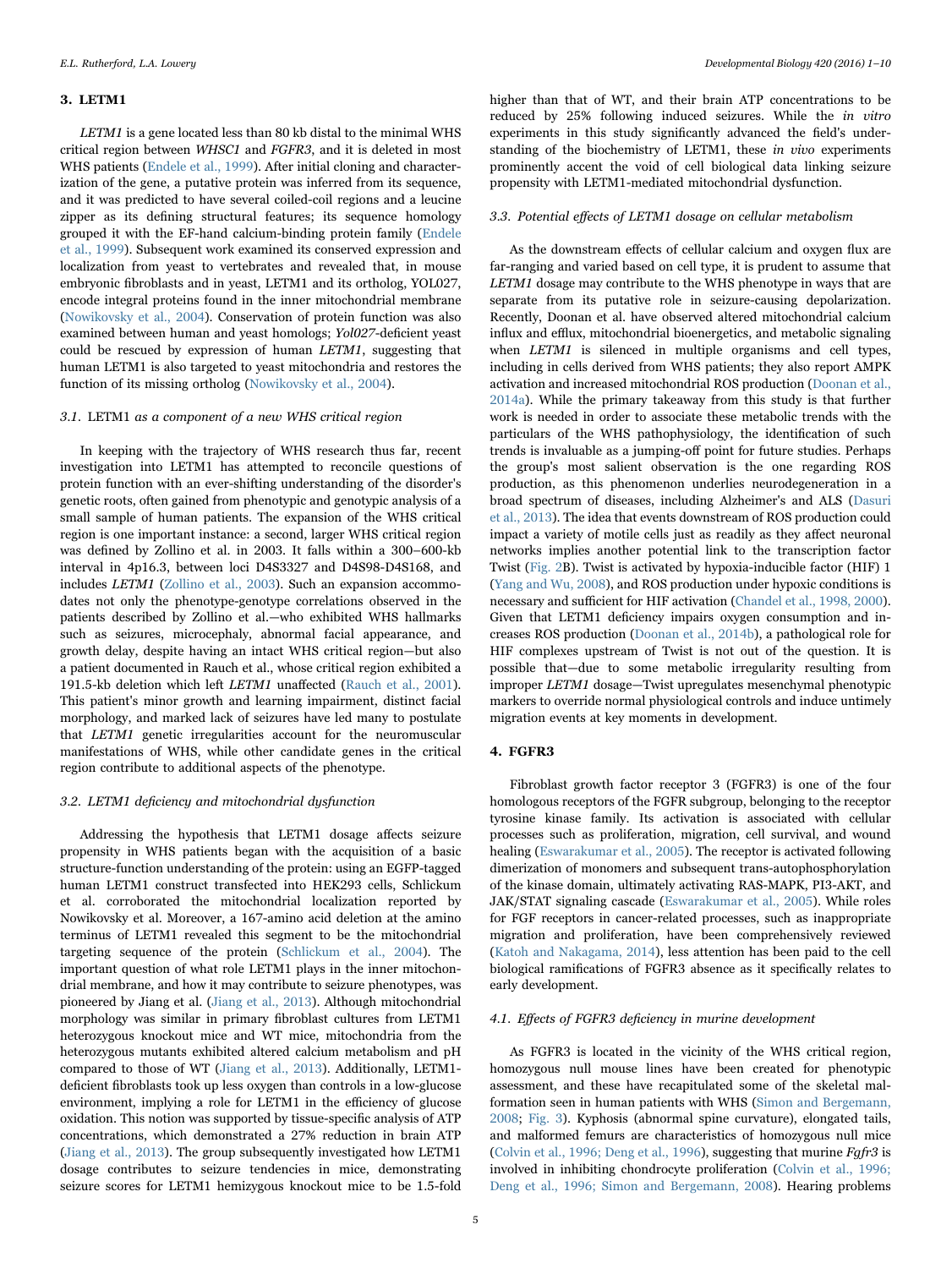<span id="page-5-0"></span>

Fig. 3. Overlap between developmental structures formed by migrating cells and structures affected in WHS mouse models. Gray areas are murine developmental intermediates that correspond to human structures affected in clinical WHS. Yellow highlights hotspots of cell migration during morphogenesis. Red denotes regions that are malformed in mouse models of WHS. Orange areas highlight the overlap between the two groups. Clinically relevant areas of overlap between cell migration hotspots and malformed structures in murine models include the midbrain (mb), where dopaminergic neurons are affected by Fgfr3 deficiency; the otic vesicle (ov), or early ear consisting of cranial neural crest tissue, which is highlighted here because Fgfr3 deficient adult mice display hearing loss; and the pharyngeal arches (ph), which are populated by migrating streams of cranial neural crest cells and form symmetrical facial structures such as the jaw, affected in TACC3 KO mice. Orange shading along the spine indicates area with high density of migrating spinal neurons, and axial defects in Fgfr3-defficient mice, but no corresponding human WHS phenotype. Clinically relevant structures whose morphogenesis depends on cell migration, but are not affected in any current mouse models, include the forebrain (fb) and hindbrain (hb), where neurites traverse the brain to reach synaptic targets; the eye, where retinal neurons form connections important for sensorineural pathways; and the early heart (ht), towards which cardiac neural crest cells migrate to make important structural contributions. Red shading in the tail and it the skeleton of the limbs indicates mouse-specific axial and appendicular abnormalities caused by Fgfr3 deficiency, not observed in human patients. Gray outlined area marks early urogenital region (ug), impacted in human WHS but not yet affected in any WHS mouse models. Mouse cartoon is representative of day E12.

and malformation of the ear have also been reported, providing another point of correspondence between human and murine WHS ([Colvin et al., 1996; Puligilla et al., 2007; Simon and Bergemann,](#page-7-5) [2008\)](#page-7-5). A further finding of WHS relevance in mouse relates to the cognitive impairment characteristic of the disorder, as Fgfr3 (in combination with other FGFRs) has been shown to promote cell survival in the neuroectoderm, as well as the production of dopaminergic neurons in the ventral midbrain [\(Saarimäki-Vire et al., 2007;](#page-8-10) [Simon and Bergemann, 2008](#page-8-10)). Loss of this gene due to deletions in the WHS critical region may result in neurodevelopmental delay resulting from inappropriately timed cell death or even a failure to produce certain populations of neurons.

#### 4.2. FGFR3 in the context of its growth receptor family

Because of the existence of four FGFR homologs in both mice and humans, it is possible that the activities of FGFR3 in particular vary between human and murine tissues, depending on unknown degrees of functional redundancy. Moreover, while studies in mice have helped to dissect out FGFR-specific phenotypes—something that has not been possible in human patients with deletions that encompass multiple genes of the WHS critical region—the cell biological roots of these phenotypes remain unclear. It seems likely, based on basic principles of skeletal development, that FGFR-related skeletal defects may primarily result from problematic regulation of proliferation; however, the roles of FGFRs in other tissues and cell types are less clear. Interestingly, FGFRs 1 and 3 have recently been implicated in the chemotactic response of cardiac neural crest cells to FGF8 in the pharyngeal ectoand endoderm in chick embryos, operating upstream of the MAPK/ ERK pathway [\(Sato et al., 2011\)](#page-8-13). Loss of FGFR1 or FGFR3 activity in this context resulted in slower neural crest migration velocities and a tendency for cells to die closer to the neural tube ([Sato et al., 2011\)](#page-8-13). These defects due to reduction in FRFR3 function likely have repercussions in cardiac development, which might explain the heart dysfunction characteristic of human WHS. More comprehensive studies on FGFR dose dependence in specific developmental processes will be integral to exploring this possibility.

#### 5. TACC3

The transforming acidic coiled-coil protein 3 is yet another example of a protein whose dosage may contribute to the WHS phenotype through several mechanisms, including one related to its role in cell motility and migration. Although TACC3 need not be affected for a traditional WHS diagnosis to be made, its putative role in facial development and its proximity to the WHS critical region is enough to single it out as a possible culprit in aspects of the pathology. TACC3 is a microtubule associated protein which localizes to the centrosome and mitotic spindle [\(Gergely et al., 2000; Groisman et al., 2000; Peset](#page-8-5) [and Vernos, 2008\)](#page-8-5). It was recently shown to act as a plus-end tracking protein (+TIP) on the ends of polymerizing microtubules, where it associates with the microtubule polymerase, XMAP215, and affects microtubule dynamics in Xenopus embryonic cells [\(Gutierrez-](#page-8-30)[Caballero et al., 2015; Nwagbara et al., 2014](#page-8-30)). Consistently, TACC3 depleted HeLa cells have shown destabilized microtubules, mitotic arrest, and improper chromosome arrangement [\(Gergely et al., 2003;](#page-8-31) [Schneider et al., 2007\)](#page-8-31). The question of how TACC3 dosage impacts craniofacial development in vivo is particularly timely, as it was recently shown that TACC3 mRNA is highly expressed in migratory neural crest cells in the Xenopus laevis pharyngeal arches; other TACC family members' transcripts (TACC1 and TACC2) did not mirror this craniofacial expression pattern ([Rutherford et al., 2016](#page-8-32)). Despite its documented roles in cytoskeletal regulation, the ways in which TACC3 expression levels contribute to gross morphological phenotypes have not yet been described.

#### 5.1. TACC3 and WHS genetics

The implication of TACC3 in WHS was most recently validated by a case study in which a patient's microduplication on chromosome 4p resulted in extra copies of FGFR3, LETM1, and TACC3 ([Cyr et al.,](#page-7-4) [2011\)](#page-7-4). The duplication notably did not affect WHSC1 or WHSC2. Duplication, instead of deletion, as a cause of WHS has been described elsewhere ([Hannes et al., 2010\)](#page-8-33), but as Cyr et al. points out, this earlier-reported duplication did in fact encompass WHSC1 in addition to other genes such as TACC3, and so it seemed unclear which genes within the duplicated region accounted for the observed phenotype. Although it is difficult to draw general conclusions from individual patients, it has been suggested that heightened dosage of TACC3 may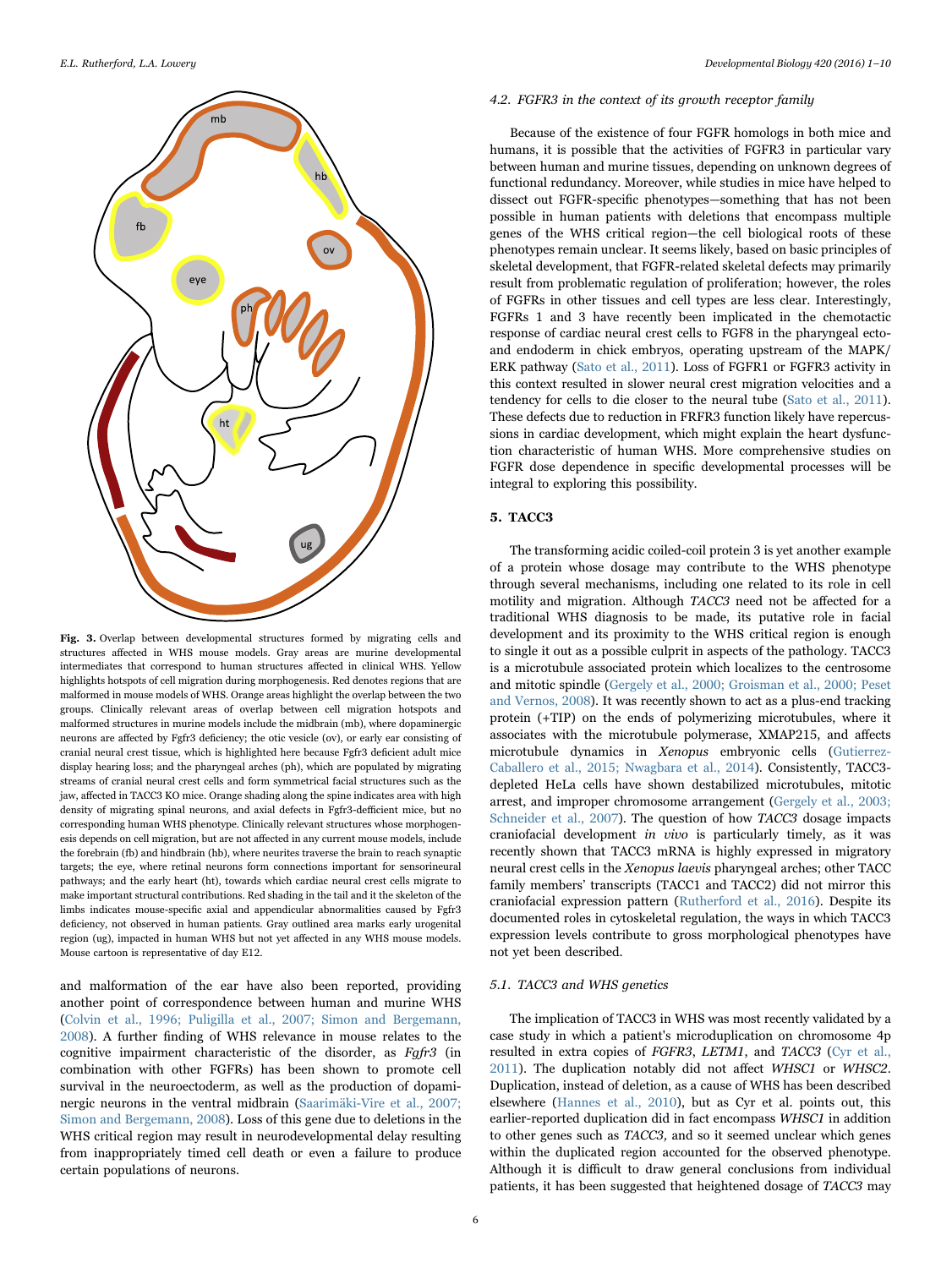somehow contribute to neurodevelopmental delay [\(Cyr et al., 2011\)](#page-7-4).

There are currently no mouse models that recapitulate any TACC3 encompassing microduplications resulting in WHS-like phenotypes, although there are models presenting evidence of skeletal and craniofacial malformation upon TACC3 deletion [\(Piekorz et al., 2002\)](#page-8-34) ([Fig. 3\)](#page-5-0). In a study by Piekorz et al., two-thirds of the homozygous null embryonic mice which were not lethally affected by TACC3 knockout exhibited facial clefts, in addition to growth retardation leaving many organs underdeveloped compared to controls [\(Piekorz](#page-8-34) [et al., 2002\)](#page-8-34). Mice homozygous for hypomorphic mutations have been used to study the effects of TACC3 deficiency in early development, as embryonic lethality is common in homozygous null mice: pups die just after birth and exhibit intrauterine growth retardation, as well as defects in formation of the axial skeleton, while their primary fibroblasts show defective mitosis marked by improper chromosome alignment ([Yao et al., 2007](#page-9-5)). Despite the convincing evidence that TACC3 deficiency correlates with craniofacial malformation in mice, there are limited clinical examples of TACC3 deletions in WHS-presenting human patients. One subject in a clinical study was affected by a 4p16.3 deletion encompassing WHSC1, LETM1, TACC3, FGFR3, and thirteen additional transcribed genes [\(Zollino et al., 2014\)](#page-9-2). This fouryear-old boy exhibited facial irregularities and a growth delay characteristic of WHS, although his lack of seizures is puzzling given the previously discussed evidence for LETM1 deficiency. SNP array analysis for another case, a 2-year old showing developmental delay, revealed a deletion on 4p16.3 which encompassed the first three exons of TACC3 ([Engbers et al., 2009\)](#page-7-18). This patient exhibited facial characteristics associated with WHS, although she lacked microcephaly, and showed only mild mental retardation. Interestingly, this patient's deletion did not affect WHSC1, suggesting that other candidate genes including TACC3 may play important roles in facial phenotypes such as the characteristic short philtrum and downturned mouth ([Engbers](#page-7-18) [et al., 2009](#page-7-18)).

#### 5.2. Linking TACC3 with spindle morphology and microcephaly

The importance of TACC3 at the mitotic spindle calls to attention a particular phenotype characteristic of WHS: microcephaly, or reduced occipital frontal circumference, is a well-documented outcome of spindle dysregulation ([Kerzendorfer et al., 2013; Mahmood et al.,](#page-8-35) [2011; Megraw et al., 2011; Thornton and Woods, 2009;](#page-8-35) [Fig. 2](#page-3-0)C). The link between microcephaly and spindle pole microtubules is substantiated by the observation that all microcephaly-associated genetic defects identified thus far involve proteins with known or predicted roles in forming or maintaining centrosomes and the spindle apparatus ([Kerzendorfer et al., 2013](#page-8-35)). The influence that spindle regulation has on determination of cerebral size is perhaps most clear in the example of ASPM, or abnormal spindle-like microcephaly-associated protein. Knockdown of ASPM by RNA interference in mouse neuroepithelial cells results in skewed spindle pole orientation, preventing one daughter cell from inheriting apical membrane and ultimately preventing the pool of neuroepithelial progenitors from expanding; this reduced progenitor pool size could very well be an early developmental determinant of microcephaly ([Fish et al., 2006](#page-7-19)). As Kerzendorfer et al. point out, progenitor cells' transition from symmetric to asymmetric division is tightly regulated, so that differentiation and subsequent migration to the appropriate tissue occur normally ([Kerzendorfer et al.,](#page-8-35) [2013\)](#page-8-35). Going forward, it will be constructive to examine whether TACC3 and other plus-end tracking proteins (+TIPs) at the mitotic spindle are capable of altering its morphology such that cell fate and migration are impacted, and whether changes in these processes contribute to the defects seen in WHS.

#### 5.3. TACC3 involvement in epithelial-to-mesenchymal transition

Recent work has suggested a more direct role for TACC3 in cell

migration, similar to some of its WHS-related neighbors encoded on chromosome 4p. Most strikingly, TACC3-over-expressing HeLa cells exhibited up-regulation of mesenchymal markers and corresponding down-regulation of epithelial ones, as well as a distinctly elongated and spindle-like morphology characteristic of EMT [\(Ha et al., 2013](#page-8-36)). Additional phenotypes included enhanced proliferation and growth on agar, enhanced migration as determined by transwell assays, and enhanced invasion as shown through a matrigel invasion assay; the same trends were reported for TACC3-over-expressing HEK293 cells and U2OS cells ([Ha et al., 2013](#page-8-36)). TACC3 was also found to be linked with the activity of beta-catenin: reporter assays demonstrated enhanced beta-catenin activity in TACC3-over-expressing cells, and Western blot analysis strengthened this finding by revealing heightened expression [\(Ha et al., 2013](#page-8-36)). Immunofluorescence experiments performed by Ha et al. illuminate a possible connection to WHSC1: TACC3 over-expression results in increased nuclear localization of beta-catenin compared to controls ([Fig. 2](#page-3-0)A), and the nucleus is where WHSC1-beta-catenin association is reported to be most prevalent ([Toyokawa et al., 2011\)](#page-8-17). Taken together with the mounting evidence detailing beta-catenin's relationship to EMT [\(Kim et al., 2002\)](#page-8-37), its heightened nuclear localization following TACC3 over-expression highlights a possible regulatory role for TACC3 upstream of the WHSC1 beta-catenin complex.

#### 5.4. Future directions for investigating the role of TACC3 in WHS

Looking ahead, it will be worthwhile to consider alternative ways in which TACC3 could contribute to WHS pathophysiology. As TACC3 was first identified in a screen for interactors of the hypoxia-responsive ARNT (aryl hydrocarbon receptor nuclear translator) protein [\(Sadek](#page-8-38) [et al., 2000](#page-8-38)), and it has since been shown that TACC3 coiled-coils are a necessary co-factor for HIF complex assembly ([Guo et al., 2015](#page-8-39); [Fig. 2B](#page-3-0)), TACC3 levels likely affect the integrity of the hypoxic response. Because oxygen levels are tightly regulated during embryonic development, it is imperative (as in the case of altered bioenergetics due to LETM1 deficiency) to consider the effect that their dysregulated fluctuation may have on migration events, among other processes pivotal to development.

The multitude of ways that TACC3 impacts development—cell cycle regulation, microtubule dynamicity, organized migration, and possibly hypoxia—merit further investigation in the context of WHS. It is worth noting that paralogous proteins TACC1 and TACC2 have been implicated in certain carcinomas, and thus could also impact migration ([Conte et al., 2003; Gangisetty et al., 2004; Kimura and Okano, 2005;](#page-7-20) [Takayama et al., 2012](#page-7-20)). Recently, TACC1 and TACC2 were revealed to possess plus-tip-tracking activity and the ability to influence MT dynamics in a manner similar to TACC3 [\(Lucaj et al., 2015;](#page-8-40) [Rutherford et al., 2016\)](#page-8-40). Given the homology between members of the TACC family, future work must be done to investigate the specific mechanisms by which the TACC family regulates developmental processes, with a special emphasis on whether TACCs 1 and 2 can rescue any disease phenotypes associated with TACC3-defficient cases of WHS. As for the possibility that TACC3 may impact the WHS phenotype in a manner dependent on the dosages of other WHS genes, the identification of an FGFR3-TACC3 fusion protein in human cancer cells has provided some initial insight ([Carneiro et al., 2015](#page-7-21)). The oncogenic capacity of this fusion suggests that the activities of these two proteins are related in a way that is physiologically relevant to cancer progression; thus, although not fused in normal development, varied gene dosage due to WHS deletions may have a significant impact on processes lying downstream of both TACC3 and FGFR3 regulation.

#### 5.5. Summary and future investigations

In conclusion, WHS is a developmental disorder with well-defined genetic causes, yet characterizing its cell biological profile remains an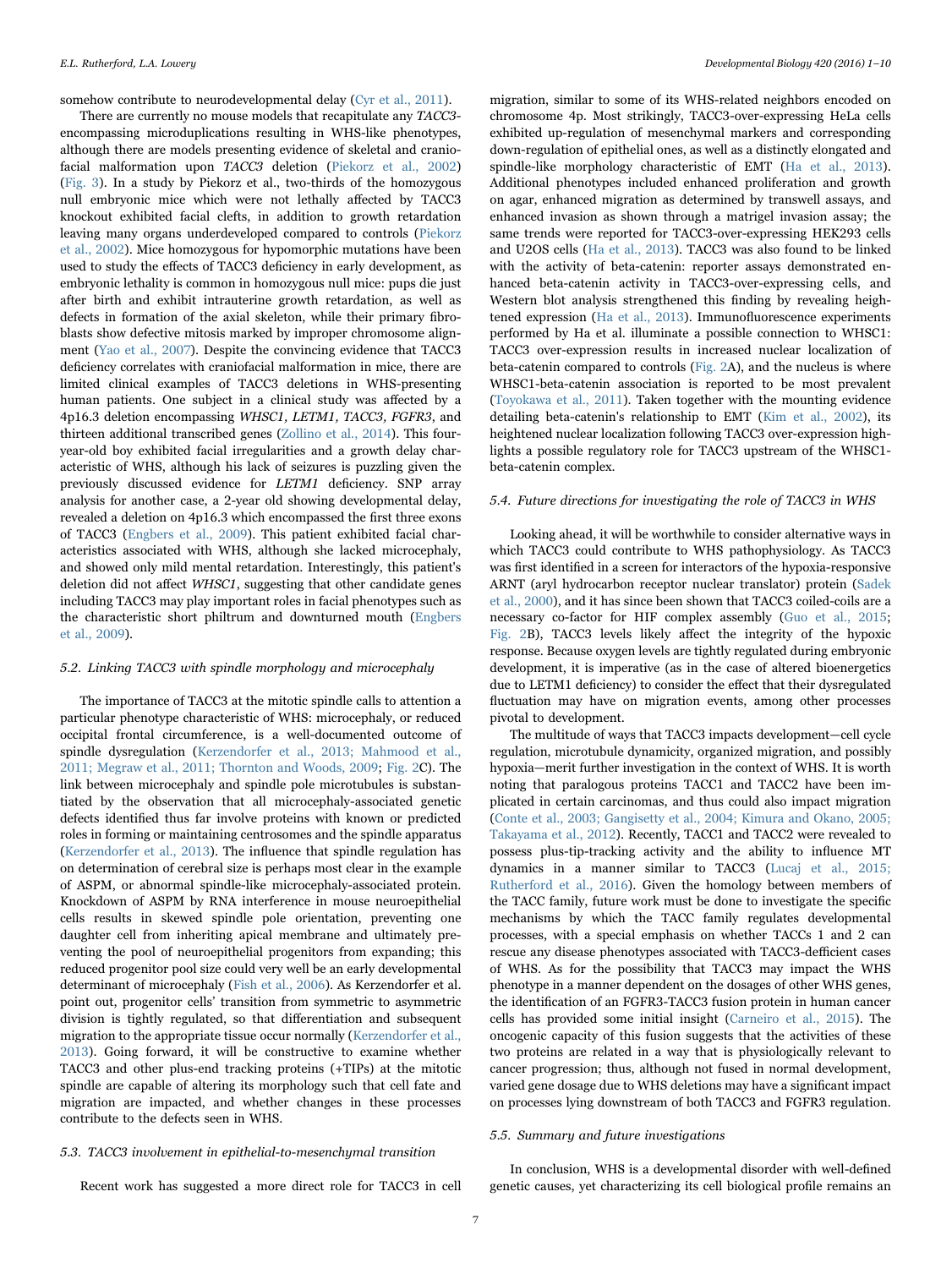important barrier which must be broken to encourage successful clinical advances in the future. This review has focused on a series of genes on chromosome 4 whose sequential order is conserved at a second loci (on chromosome 8) within the human genome, and we have examined the roles of their protein products as described in the literature as a means of elucidating a cell migration-based functional relationship. The neural crest, a multipotent, migratory stem cell population, has been highlighted as an excellent candidate for relaying the genotypic aberrations of WHS to the structural, phenotypic level. Future studies looking into the mechanistic roles of TACC3, LETM1, FGFR3, and WHSC1 may reveal an interrelatedness between the levels of epigenetic modifications, intracellular signaling, and cytoskeletal regulation in the progression of the WHS disorder. Clarifying these intersecting cell biological irregularities will be indispensable in designing preventative and interventional therapies in the future.

At the most basic and immediate level, it will be informative to perform multiple WHS-mimicking genetic manipulations in tandem: this will mean creating animal models which either lack or contain extra WHS candidate genes in various combinations. Certain mouse lines already exist which could be utilized as a jumping-off point. For instance, mice that are homozygous null for Fgfr3, Letm1, or Tacc3 alone currently exist [\(Simon and Bergemann, 2008\)](#page-8-8). Simon and Bergemann have already articulated the need for polygenic models of WHS on the basis of the transcription factor/co-factor relationship of many WHS-implicated proteins such as Tacc3 and Ctbp1, whose shared interaction with transcription factor FOG-1 implies a relationship at the genetic level [\(Garriga-Canut and Orkin, 2004; Katz et al.,](#page-8-41) [2002; Simon and Bergemann, 2008\)](#page-8-41). In order to specifically interrogate motility-based defects in WHS, multigenic mouse models with mutations targeting the proteins reviewed here should be pursued. This represents an addendum to the work suggested by Simon and Bergemann, and a call for a more nuanced interrogation of how key cell biological processes such as signaling pathways and proteinprotein interactions contribute to the WHS phenotype.

An equally important benchmark for the WHS field to push towards in the coming years will be the diversification of model systems used to study the disorder. While mouse models have facilitated the majority of our current insights into its pathology, and are particularly useful in that they allow for genotype-phenotype correlations which closely recapitulate the human disorder, no model has perfectly recreated the human phenotype ([Fig. 3](#page-5-0)). Examining WHS candidate proteins in other systems may force us to consider significant details that have been overlooked at the cellular level. The Xenopus model system in particular has many merits as a tool to study development: the cranial neural crest and other neural cell types can easily be isolated and maintained in culture, allowing for a variety of migration and protein localization assays [\(DeSimone et al., 2005; Lowery et al., 2012; Milet](#page-7-22) [and Monsoro-Burq, 2014\)](#page-7-22). Moreover, facial cartilage forms in early tadpoles only a few days after oocyte fertilization, thus its morphology in vivo can be examined with unparalleled time efficiency. Quantitative morphometric analysis methods, optimized for the tadpole craniofacial area, also exist [\(Kennedy and Dickinson, 2014](#page-8-42)). With a new and broader perspective on both the modeling of WHS and the possible intricacies of its cell biology, it will be possible to better understand how the disorder progresses and to move toward the ultimate goal of disrupting such mechanisms.

#### Acknowledgements

We thank members of the Lowery Lab for helpful comments and critiques.

#### Funding

This work was supported by the National Institutes of Health [R00 MH095768, R03 DE025824], March of Dimes [#1-FY16-220], and

American Cancer Society – Ellison Foundation Research Scholar Grant [RSG-16–144-01-CSM].

#### References

<span id="page-7-0"></span>[Battaglia, A., Carey, J.C., South, S.T., 2015. Wolf-Hirschhorn syndrome: a review and](http://refhub.elsevier.com/S0012-16)30534-sbref1) [update. Am. J. Med Genet C. Semin. Med. Genet. 169, 216](http://refhub.elsevier.com/S0012-16)30534-sbref1)–223.

- <span id="page-7-2"></span>[Bergemann, A.D., Cole, F., Hirschhorn, K., 2005. The etiology of Wolf-Hirschhorn](http://refhub.elsevier.com/S0012-16)30534-sbref2) [syndrome. Trends Genet. 21, 188](http://refhub.elsevier.com/S0012-16)30534-sbref2)–195.
- <span id="page-7-1"></span>[Brault, V., Moore, R., Kutsch, S., Ishibashi, M., Rowitch, D.H., McMahon, A.P., Sommer,](http://refhub.elsevier.com/S0012-16)30534-sbref3) [L., Boussadia, O., Kemler, R., 2001. Inactivation of the beta-catenin gene by Wnt1-](http://refhub.elsevier.com/S0012-16)30534-sbref3) [Cre-mediated deletion results in dramatic brain malformation and failure of](http://refhub.elsevier.com/S0012-16)30534-sbref3) [craniofacial development. Development 128, 1253](http://refhub.elsevier.com/S0012-16)30534-sbref3)–1264.
- <span id="page-7-14"></span>[Brito, J.L., Walker, B., Jenner, M., Dickens, N.J., Brown, N.J., Ross, F.M., Avramidou, A.,](http://refhub.elsevier.com/S0012-16)30534-sbref4) [Irving, J.A., Gonzalez, D., Davies, F.E., Morgan, G.J., 2009. MMSET deregulation](http://refhub.elsevier.com/S0012-16)30534-sbref4) aff[ects cell cycle progression and adhesion regulons in t\(4;14\) myeloma plasma cells.](http://refhub.elsevier.com/S0012-16)30534-sbref4) [Haematologica 94, 78](http://refhub.elsevier.com/S0012-16)30534-sbref4)–86.
- <span id="page-7-3"></span>[Bronner, M.E., LeDouarin, N.M., 2012. Development and evolution of the neural crest:](http://refhub.elsevier.com/S0012-16)30534-sbref5) [an overview. Dev. Biol. 366, 2](http://refhub.elsevier.com/S0012-16)30534-sbref5)–9.
- <span id="page-7-13"></span>[Brugmann, S.A., Goodnough, L.H., Gregorie](http://refhub.elsevier.com/S0012-16)30534-sbref6)ff, A., Leucht, P., ten Berge, D., Fuerer, C., [Clevers, H., Nusse, R., Helms, J.A., 2007. Wnt signaling mediates regional](http://refhub.elsevier.com/S0012-16)30534-sbref6) specifi[cation in the vertebrate face. Development 134, 3283](http://refhub.elsevier.com/S0012-16)30534-sbref6)–3295.
- <span id="page-7-12"></span>[Carmona-Fontaine, C., Matthews, H., Mayor, R., 2008. Directional cell migration in vivo:](http://refhub.elsevier.com/S0012-16)30534-sbref7) [Wnt at the crest. Cell Adhes. Migr. 2, 240](http://refhub.elsevier.com/S0012-16)30534-sbref7)–242.
- <span id="page-7-21"></span>[Carneiro, B.A., Elvin, J.A., Kamath, S.D., Ali, S.M., Paintal, A.S., Restrepo, A., Berry, E.,](http://refhub.elsevier.com/S0012-16)30534-sbref8) [Giles, F.J., Johnson, M.L., 2015. FGFR3-TACC3: a novel gene fusion in cervical](http://refhub.elsevier.com/S0012-16)30534-sbref8) [cancer. Gynecol. Oncol. Rep. 13, 53](http://refhub.elsevier.com/S0012-16)30534-sbref8)–56.
- <span id="page-7-16"></span>[Chandel, N.S., Maltepe, E., Goldwasser, E., Mathieu, C.E., Simon, M.C., Schumacker,](http://refhub.elsevier.com/S0012-16)30534-sbref9) [P.T., 1998. Mitochondrial reactive oxygen species trigger hypoxia-induced](http://refhub.elsevier.com/S0012-16)30534-sbref9) [transcription. Proc. Natl. Acad. Sci. USA 95, 11715](http://refhub.elsevier.com/S0012-16)30534-sbref9)–11720.
- [Chandel, N.S., McClintock, D.S., Feliciano, C.E., Wood, T.M., Melendez, J.A., Rodriguez,](http://refhub.elsevier.com/S0012-16)30534-sbref10) [A.M., Schumacker, P.T., 2000. Reactive oxygen species generated at mitochondrial](http://refhub.elsevier.com/S0012-16)30534-sbref10) [complex III stabilize hypoxia-inducible factor-1alpha during hypoxia: a mechanism](http://refhub.elsevier.com/S0012-16)30534-sbref10) [of O2 sensing. J. Biol. Chem. 275, 25130](http://refhub.elsevier.com/S0012-16)30534-sbref10)–25138.
- <span id="page-7-5"></span>[Colvin, J.S., Bohne, B.A., Harding, G.W., McEwen, D.G., Ornitz, D.M., 1996. Skeletal](http://refhub.elsevier.com/S0012-16)30534-sbref11) [overgrowth and deafness in mice lacking](http://refhub.elsevier.com/S0012-16)30534-sbref11) fibroblast growth factor receptor 3. Nat. [Genet 12, 390](http://refhub.elsevier.com/S0012-16)30534-sbref11)–397.
- <span id="page-7-20"></span>[Conte, N., Delaval, B., Ginestier, C., Ferrand, A., Isnardon, D., Larroque, C., Prigent, C.,](http://refhub.elsevier.com/S0012-16)30534-sbref12) [Seraphin, B., Jacquemier, J., Birnbaum, D., 2003. TACC1-chTOG-Aurora A protein](http://refhub.elsevier.com/S0012-16)30534-sbref12) [complex in breast cancer. Oncogene 22, 8102](http://refhub.elsevier.com/S0012-16)30534-sbref12)–8116.
- Cooper, H.L., Hirschhorn, K., 1961. Apparent deletion of short arms of one chromosome (4 or 5) in a child with defects of midline fusion. Mamm Chrom Nwsl 4
- <span id="page-7-4"></span>[Cyr, A.B., Nimmakayalu, M., Longmuir, S.Q., Patil, S.R., Keppler-Noreuil, K.M.,](http://refhub.elsevier.com/S0012-16)30534-sbref13) [Shchelochkov, O.A., 2011. A novel 4p16.3 microduplication distal to WHSC1 and](http://refhub.elsevier.com/S0012-16)30534-sbref13) [WHSC2 characterized by oligonucleotide array with new phenotypic features. Am. J.](http://refhub.elsevier.com/S0012-16)30534-sbref13) [Med. Genet. A 155A, 2224](http://refhub.elsevier.com/S0012-16)30534-sbref13)–2228.

<span id="page-7-15"></span>[Dasuri, K., Zhang, L., Keller, J.N., 2013. Oxidative stress, neurodegeneration, and the](http://refhub.elsevier.com/S0012-16)30534-sbref14) [balance of protein degradation and protein synthesis. Free Radic. Biol. Med. 62,](http://refhub.elsevier.com/S0012-16)30534-sbref14) 170–[185](http://refhub.elsevier.com/S0012-16)30534-sbref14).

- <span id="page-7-11"></span>[De Calisto, J., Araya, C., Marchant, L., Riaz, C.F., Mayor, R., 2005. Essential role of non](http://refhub.elsevier.com/S0012-16)30534-sbref15)[canonical Wnt signalling in neural crest migration. Development 132, 2587](http://refhub.elsevier.com/S0012-16)30534-sbref15)–2597.
- <span id="page-7-6"></span>[Deng, C., Wynshaw-Boris, A., Zhou, F., Kuo, A., Leder, P., 1996. Fibroblast growth factor](http://refhub.elsevier.com/S0012-16)30534-sbref16) [receptor 3 is a negative regulator of bone growth. Cell 84, 911](http://refhub.elsevier.com/S0012-16)30534-sbref16)–921.
- <span id="page-7-22"></span>DeSimone, [D.W., Davidson, L., Marsden, M., Alfandari, D., 2005. The Xenopus embryo](http://refhub.elsevier.com/S0012-16)30534-sbref17) [as a model system for studies of cell migration. Methods Mol. Biol. 294, 235](http://refhub.elsevier.com/S0012-16)30534-sbref17)–245. [Doonan, P.J., Chandramoorthy, H.C., Ho](http://refhub.elsevier.com/S0012-16)30534-sbref18)ffman, N.E., Zhang, X., Cardenas, C.,
- <span id="page-7-9"></span>[Shanmughapriya, S., Rajan, S., Vallem, S., Chen, X., Foskett, J.K., Cheung, J.Y.,](http://refhub.elsevier.com/S0012-16)30534-sbref18) [Houser, S.R., Madesh, M., 2014a. LETM1-dependent mitochondrial Ca2+](http://refhub.elsevier.com/S0012-16)30534-sbref18) flux [modulates cellular bioenergetics and proliferation. FASEB J.: O](http://refhub.elsevier.com/S0012-16)30534-sbref18)ff. Publ. Fed. Am. [Soc. Exp. Biol. 28, 4936](http://refhub.elsevier.com/S0012-16)30534-sbref18)–4949.
- <span id="page-7-17"></span>[Doonan, P.J., Chandramoorthy, H.C., Ho](http://refhub.elsevier.com/S0012-16)30534-sbref19)ffman, N.E., Zhang, X., Cárdenas, C., [Shanmughapriya, S., Rajan, S., Vallem, S., Chen, X., Foskett, J.K., Cheung, J.Y.,](http://refhub.elsevier.com/S0012-16)30534-sbref19) [Houser, S.R., Madesh, M., 2014b. LETM1-dependent mitochondrial Ca2+](http://refhub.elsevier.com/S0012-16)30534-sbref19) flux [modulates cellular bioenergetics and proliferation. FASEB J. 28, 4936](http://refhub.elsevier.com/S0012-16)30534-sbref19)–4949.
- <span id="page-7-8"></span>[Endele, S., Fuhry, M., Pak, S.J., Zabel, B.U., Winterpacht, A., 1999. LETM1, a novel gene](http://refhub.elsevier.com/S0012-16)30534-sbref20) [encoding a putative EF-hand Ca\(2+\)-binding protein,](http://refhub.elsevier.com/S0012-16)30534-sbref20) flanks the Wolf-Hirschhorn [syndrome \(WHS\) critical region and is deleted in most WHS patients. Genomics 60,](http://refhub.elsevier.com/S0012-16)30534-sbref20) 218–[225](http://refhub.elsevier.com/S0012-16)30534-sbref20).
- <span id="page-7-18"></span>[Engbers, H., van der Smagt, J.J., van 't Slot, R., Vermeesch, J.R., Hochstenbach, R., Poot,](http://refhub.elsevier.com/S0012-16)30534-sbref21) [M., 2009. Wolf-Hirschhorn syndrome facial dysmorphic features in a patient with a](http://refhub.elsevier.com/S0012-16)30534-sbref21) [terminal 4p16.3 deletion telomeric to the WHSCR and WHSCR 2 regions. Eur. J.](http://refhub.elsevier.com/S0012-16)30534-sbref21) [Hum. Genet. 17, 129](http://refhub.elsevier.com/S0012-16)30534-sbref21)–132.
- <span id="page-7-7"></span>[Eswarakumar, V.P., Lax, I., Schlessinger, J., 2005. Cellular signaling by](http://refhub.elsevier.com/S0012-16)30534-sbref22) fibroblast growth [factor receptors. Cytokine Growth Factor Rev. 16, 139](http://refhub.elsevier.com/S0012-16)30534-sbref22)–149.
- <span id="page-7-10"></span>[Ezponda, T., Popovic, R., Shah, M.Y., Martinez-Garcia, E., Zheng, Y., Min, D.J., Will, C.,](http://refhub.elsevier.com/S0012-16)30534-sbref23) [Neri, A., Kelleher, N.L., Yu, J., Licht, J.D., 2013. The histone methyltransferase](http://refhub.elsevier.com/S0012-16)30534-sbref23) [MMSET/WHSC1 activates TWIST1 to promote an epithelial-mesenchymal](http://refhub.elsevier.com/S0012-16)30534-sbref23) [transition and invasive properties of prostate cancer. Oncogene 32, 2882](http://refhub.elsevier.com/S0012-16)30534-sbref23)–2890.
- <span id="page-7-19"></span>[Fish, J.L., Kosodo, Y., Enard, W., Paabo, S., Huttner, W.B., 2006. Aspm speci](http://refhub.elsevier.com/S0012-16)30534-sbref24)fically [maintains symmetric proliferative divisions of neuroepithelial cells. Proc. Natl. Acad.](http://refhub.elsevier.com/S0012-16)30534-sbref24) [Sci. USA 103, 10438](http://refhub.elsevier.com/S0012-16)30534-sbref24)–10443.
- Gangisetty, O., Lauff[art, B., Sondarva, G.V., Chelsea, D.M., Still, I.H., 2004. The](http://refhub.elsevier.com/S0012-16)30534-sbref25) [transforming acidic coiled coil proteins interact with nuclear histone](http://refhub.elsevier.com/S0012-16)30534-sbref25) [acetyltransferases. Oncogene 23, 2559](http://refhub.elsevier.com/S0012-16)30534-sbref25)–2563.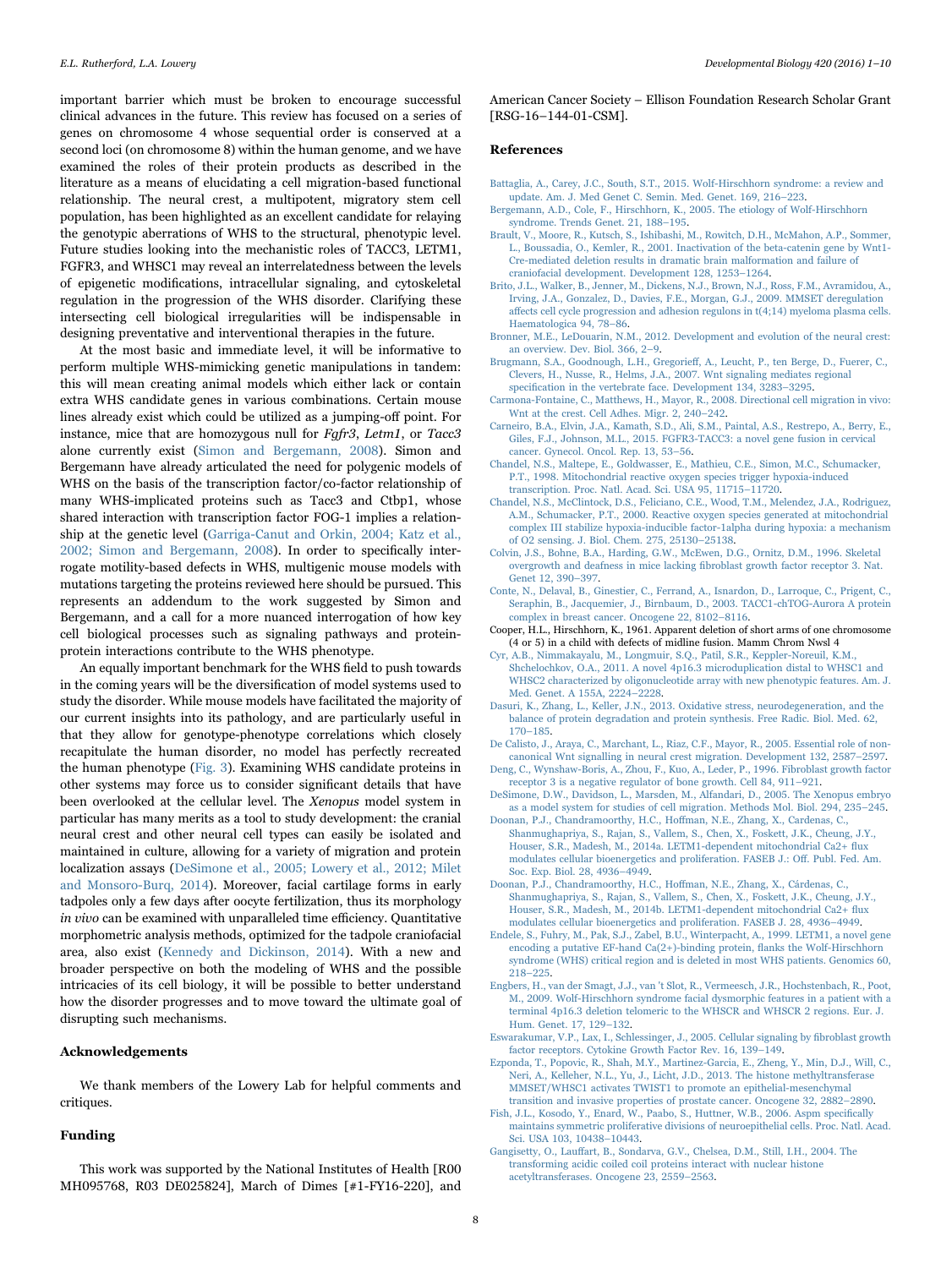<span id="page-8-24"></span>[García-Castro, M.I., Marcelle, C., Bronner-Fraser, M., 2002. Ectodermal Wnt function as](http://refhub.elsevier.com/S0012-16)30534-sbref26) [a neural crest inducer. Science 297, 848](http://refhub.elsevier.com/S0012-16)30534-sbref26)–851.

- <span id="page-8-41"></span>[Garriga-Canut, M., Orkin, S.H., 2004. Transforming acidic coiled-coil protein 3 \(TACC3\)](http://refhub.elsevier.com/S0012-16)30534-sbref27) [controls friend of GATA-1 \(FOG-1\) subcellular localization and regulates the](http://refhub.elsevier.com/S0012-16)30534-sbref27) [association between GATA-1 and FOG-1 during hematopoiesis. J. Biol. Chem. 279,](http://refhub.elsevier.com/S0012-16)30534-sbref27) 23597–[23605.](http://refhub.elsevier.com/S0012-16)30534-sbref27)
- <span id="page-8-31"></span>Gergely, F., Draviam, V.M., Raff[, J.W., 2003. The ch-TOG/XMAP215 protein is essential](http://refhub.elsevier.com/S0012-16)30534-sbref28) [for spindle pole organization in human somatic cells. Genes Dev. 17, 336](http://refhub.elsevier.com/S0012-16)30534-sbref28)–341.
- <span id="page-8-5"></span>[Gergely, F., Karlsson, C., Still, I., Cowell, J., Kilmartin, J., Ra](http://refhub.elsevier.com/S0012-16)30534-sbref29)ff, J.W., 2000. The TACC domain identifi[es a family of centrosomal proteins that can interact with](http://refhub.elsevier.com/S0012-16)30534-sbref29) [microtubules. Proc. Natl. Acad. Sci. USA 97, 14352](http://refhub.elsevier.com/S0012-16)30534-sbref29)–14357.
- <span id="page-8-22"></span>[Goto, T., Sato, A., Adachi, S., Iemura, S., Natsume, T., Shibuya, H., 2013. IQGAP1](http://refhub.elsevier.com/S0012-16)30534-sbref30) [protein regulates nuclear localization of](http://refhub.elsevier.com/S0012-16)30534-sbref30) β-catenin via importin-β5 protein in Wnt [signaling. J. Biol. Chem. 288, 36351](http://refhub.elsevier.com/S0012-16)30534-sbref30)–36360.
- <span id="page-8-6"></span>[Groisman, I., Huang, Y.S., Mendez, R., Cao, Q., Theurkauf, W., Richter, J.D., 2000.](http://refhub.elsevier.com/S0012-16)30534-sbref31) [CPEB, maskin, and cyclin B1 mRNA at the mitotic apparatus: implications for local](http://refhub.elsevier.com/S0012-16)30534-sbref31) [translational control of cell division. Cell 103, 435](http://refhub.elsevier.com/S0012-16)30534-sbref31)–447.
- <span id="page-8-39"></span>[Guo, Y., Scheuermann, T.H., Partch, C.L., Tomchick, D.R., Gardner, K.H., 2015. Coiled](http://refhub.elsevier.com/S0012-16)30534-sbref32)[coil coactivators play a structural role mediating interactions in hypoxia-inducible](http://refhub.elsevier.com/S0012-16)30534-sbref32) [factor heterodimerization. J. Biol. Chem. 290, 7707](http://refhub.elsevier.com/S0012-16)30534-sbref32)–7721.
- <span id="page-8-30"></span>[Gutierrez-Caballero, C., Burgess, S.G., Bayliss, R., Royle, S.J., 2015. TACC3-ch-TOG](http://refhub.elsevier.com/S0012-16)30534-sbref33) [track the growing tips of microtubules independently of clathrin and Aurora-A](http://refhub.elsevier.com/S0012-16)30534-sbref33) [phosphorylation. Biol. Open 4, 170](http://refhub.elsevier.com/S0012-16)30534-sbref33)–179.
- <span id="page-8-36"></span>[Ha, G.H., Park, J.S., Breuer, E.K., 2013. TACC3 promotes epithelial-mesenchymal](http://refhub.elsevier.com/S0012-16)30534-sbref34) [transition \(EMT\) through the activation of PI3K/Akt and ERK signaling pathways.](http://refhub.elsevier.com/S0012-16)30534-sbref34) [Cancer Lett. 332, 63](http://refhub.elsevier.com/S0012-16)30534-sbref34)–73.
- <span id="page-8-33"></span>[Hannes, F., Drozniewska, M., Vermeesch, J.R., Haus, O., 2010. Duplication of the Wolf-](http://refhub.elsevier.com/S0012-16)30534-sbref35)[Hirschhorn syndrome critical region causes neurodevelopmental delay. Eur. J. Med.](http://refhub.elsevier.com/S0012-16)30534-sbref35) [Genet. 53, 136](http://refhub.elsevier.com/S0012-16)30534-sbref35)–140.
- <span id="page-8-26"></span>[Hu, N., Strobl-Mazzulla, P.H., Bronner, M.E., 2014. Epigenetic regulation in neural crest](http://refhub.elsevier.com/S0012-16)30534-sbref36) [development. Dev. Biol. 396, 159](http://refhub.elsevier.com/S0012-16)30534-sbref36)–168.
- <span id="page-8-27"></span>[Jacques-Fricke, B.T., Gammill, L.S., 2014. Neural crest speci](http://refhub.elsevier.com/S0012-16)30534-sbref37)fication and migration [independently require NSD3-related lysine methyltransferase activity. Mol. Biol. Cell](http://refhub.elsevier.com/S0012-16)30534-sbref37) [25, 4174](http://refhub.elsevier.com/S0012-16)30534-sbref37)–4186.
- <span id="page-8-16"></span>[Jiang, D., Zhao, L., Clish, C.B., Clapham, D.E., 2013. Letm1, the mitochondrial Ca2+/H+](http://refhub.elsevier.com/S0012-16)30534-sbref38) [antiporter, is essential for normal glucose metabolism and alters brain function in](http://refhub.elsevier.com/S0012-16)30534-sbref38) [Wolf-Hirschhorn syndrome. Proc. Natl. Acad. Sci. USA 110, E2249](http://refhub.elsevier.com/S0012-16)30534-sbref38)–E2254.
- <span id="page-8-12"></span>[Katoh, M., Nakagama, H., 2014. FGF receptors: cancer biology and therapeutics. Med.](http://refhub.elsevier.com/S0012-16)30534-sbref39) [Res. Rev. 34, 280](http://refhub.elsevier.com/S0012-16)30534-sbref39)–300.
- [Katz, S.G., Cantor, A.B., Orkin, S.H., 2002. Interaction between FOG-1 and the](http://refhub.elsevier.com/S0012-16)30534-sbref40) [corepressor C-terminal binding protein is dispensable for normal erythropoiesis in](http://refhub.elsevier.com/S0012-16)30534-sbref40) [vivo. Mol. Cell. Biol. 22, 3121](http://refhub.elsevier.com/S0012-16)30534-sbref40)–3128.
- <span id="page-8-42"></span>[Kennedy, A.E., Dickinson, A.J., 2014. Quantitative analysis of orofacial development and](http://refhub.elsevier.com/S0012-16)30534-sbref41) [median clefts in Xenopus laevis. Anat. Rec. 297, 834](http://refhub.elsevier.com/S0012-16)30534-sbref41)–855.
- <span id="page-8-35"></span>[Kerzendorfer, C., Colnaghi, R., Abramowicz, I., Carpenter, G., O'Driscoll, M., 2013.](http://refhub.elsevier.com/S0012-16)30534-sbref42) Meier-Gorlin [syndrome and Wolf-Hirschhorn syndrome: two developmental](http://refhub.elsevier.com/S0012-16)30534-sbref42) [disorders highlighting the importance of e](http://refhub.elsevier.com/S0012-16)30534-sbref42)fficient DNA replication for normal [development and neurogenesis. DNA Repair 12, 637](http://refhub.elsevier.com/S0012-16)30534-sbref42)–644.
- <span id="page-8-37"></span>[Kim, K., Lu, Z., Hay, E.D., 2002. Direct evidence for a role of beta-catenin/LEF-1](http://refhub.elsevier.com/S0012-16)30534-sbref43) [signaling pathway in induction of EMT. Cell Biol. Int. 26, 463](http://refhub.elsevier.com/S0012-16)30534-sbref43)–476.
- <span id="page-8-25"></span>[Kimura, M., Okano, Y., 2005. \[Aurora kinases and cancer\]. Gan Kagaku Ryoho 32, 1](http://refhub.elsevier.com/S0012-16)30534-sbref44)–5. [Kuo, C.H., Chen, K.F., Chou, S.H., Huang, Y.F., Wu, C.Y., Cheng, D.E., Chen, Y.W., Yang,](http://refhub.elsevier.com/S0012-16)30534-sbref45) [C.J., Hung, J.Y., Huang, M.S., 2013. Lung tumor-associated dendritic cell-derived](http://refhub.elsevier.com/S0012-16)30534-sbref45) [resistin promoted cancer progression by increasing Wolf-Hirschhorn syndrome](http://refhub.elsevier.com/S0012-16)30534-sbref45) [candidate 1/Twist pathway. Carcinogenesis 34, 2600](http://refhub.elsevier.com/S0012-16)30534-sbref45)–2609.
- <span id="page-8-28"></span>[Lauring, J., Abukhdeir, A.M., Konishi, H., Garay, J.P., Gustin, J.P., Wang, Q., Arceci,](http://refhub.elsevier.com/S0012-16)30534-sbref46) [R.J., Matsui, W., Park, B.H., 2008. The multiple myeloma associated MMSET gene](http://refhub.elsevier.com/S0012-16)30534-sbref46) [contributes to cellular adhesion, clonogenic growth, and tumorigenicity. Blood 111,](http://refhub.elsevier.com/S0012-16)30534-sbref46) 856–[864](http://refhub.elsevier.com/S0012-16)30534-sbref46).
- [Leung, A.W., Murdoch, B., Salem, A.F., Prasad, M.S., Gomez, G.A., García-Castro, M.I.,](http://refhub.elsevier.com/S0012-16)30534-sbref47) 2016. WNT/β[-catenin signaling mediates human neural crest induction via a pre](http://refhub.elsevier.com/S0012-16)30534-sbref47)[neural border intermediate. Development 143, 398](http://refhub.elsevier.com/S0012-16)30534-sbref47)–410.
- <span id="page-8-18"></span>[Li, Y., Trojer, P., Xu, C.F., Cheung, P., Kuo, A., Drury, W.J., Qiao, Q., Neubert, T.A., Xu,](http://refhub.elsevier.com/S0012-16)30534-sbref48) [R.M., Gozani, O., Reinberg, D., 2009. The target of the NSD family of histone lysine](http://refhub.elsevier.com/S0012-16)30534-sbref48) [methyltransferases depends on the nature of the substrate. J. Biol. Chem. 284,](http://refhub.elsevier.com/S0012-16)30534-sbref48) 34283–[34295.](http://refhub.elsevier.com/S0012-16)30534-sbref48)
- [Lowery, L.A., Faris, A.E., Stout, A., Van Vactor, D., 2012. Neural explant cultures from](http://refhub.elsevier.com/S0012-16)30534-sbref49) [Xenopus laevis. J. Vis. Exp., e4232](http://refhub.elsevier.com/S0012-16)30534-sbref49).
- <span id="page-8-40"></span>[Lucaj, C.M., Evans, M.F., Nwagbara, B.U., Ebbert, P.T., Baker, C.C., Volk, J.G., Francl,](http://refhub.elsevier.com/S0012-16)30534-sbref50) [A.F., Ruvolo, S.P., Lowery, L.A., 2015. Xenopus TACC1 is a microtubule plus-end](http://refhub.elsevier.com/S0012-16)30534-sbref50) [tracking protein that can regulate microtubule dynamics during embryonic](http://refhub.elsevier.com/S0012-16)30534-sbref50) [development. Cytoskeleton 72, 225](http://refhub.elsevier.com/S0012-16)30534-sbref50)–234.
- [Mahmood, S., Ahmad, W., Hassan, M.J., 2011. Autosomal recessive primary](http://refhub.elsevier.com/S0012-16)30534-sbref51) [microcephaly \(MCPH\): clinical manifestations, genetic heterogeneity and mutation](http://refhub.elsevier.com/S0012-16)30534-sbref51) [continuum. Orphanet J. Rare Dis. 6, 39.](http://refhub.elsevier.com/S0012-16)30534-sbref51)
- <span id="page-8-4"></span>[Marango, J., Shimoyama, M., Nishio, H., Meyer, J.A., Min, D.J., Sirulnik, A., Martinez-](http://refhub.elsevier.com/S0012-16)30534-sbref52)[Martinez, Y., Chesi, M., Bergsagel, P.L., Zhou, M.M., Waxman, S., Leibovitch, B.A.,](http://refhub.elsevier.com/S0012-16)30534-sbref52) [Walsh, M.J., Licht, J.D., 2008. The MMSET protein is a histone methyltransferase](http://refhub.elsevier.com/S0012-16)30534-sbref52) [with characteristics of a transcriptional corepressor. Blood 111, 3145](http://refhub.elsevier.com/S0012-16)30534-sbref52)–3154.
- [Marcucio, R.S., Cordero, D.R., Hu, D., Helms, J.A., 2005. Molecular interactions](http://refhub.elsevier.com/S0012-16)30534-sbref53) [coordinating the development of the forebrain and face. Dev. Biol. 284, 48](http://refhub.elsevier.com/S0012-16)30534-sbref53)–61. [Mayor, R., Theveneau, E., 2014. The role of the non-canonical Wnt-planar cell polarity](http://refhub.elsevier.com/S0012-16)30534-sbref54)
- <span id="page-8-23"></span>[pathway in neural crest migration. Biochem. J. 457, 19](http://refhub.elsevier.com/S0012-16)30534-sbref54)–26. [Megraw, T.L., Sharkey, J.T., Nowakowski, R.S., 2011. Cdk5rap2 exposes the centrosomal](http://refhub.elsevier.com/S0012-16)30534-sbref55)
- [root of microcephaly syndromes. Trends Cell Biol. 21, 470](http://refhub.elsevier.com/S0012-16)30534-sbref55)–480. [Milet, C., Monsoro-Burq, A.H., 2014. Dissection of Xenopus laevis neural crest for in](http://refhub.elsevier.com/S0012-16)30534-sbref56)

[vitro explant culture or in vivo transplantation. J. Vis. Exp..](http://refhub.elsevier.com/S0012-16)30534-sbref56)

- <span id="page-8-20"></span>[Nimura, K., Ura, K., Shiratori, H., Ikawa, M., Okabe, M., Schwartz, R.J., Kaneda, Y.,](http://refhub.elsevier.com/S0012-16)30534-sbref57) [2009. A histone H3 lysine 36 trimethyltransferase links Nkx2-5 to Wolf-Hirschhorn](http://refhub.elsevier.com/S0012-16)30534-sbref57) [syndrome. Nature 460, 287](http://refhub.elsevier.com/S0012-16)30534-sbref57)–291.
- [Noritake, J., Watanabe, T., Sato, K., Wang, S., Kaibuchi, K., 2005. IQGAP1: a key](http://refhub.elsevier.com/S0012-16)30534-sbref58) [regulator of adhesion and migration. J. Cell Sci. 118, 2085](http://refhub.elsevier.com/S0012-16)30534-sbref58)–2092.
- <span id="page-8-14"></span>[Nowikovsky, K., Froschauer, E.M., Zsurka, G., Samaj, J., Reipert, S., Kolisek, M.,](http://refhub.elsevier.com/S0012-16)30534-sbref59) [Wiesenberger, G., Schweyen, R.J., 2004. The LETM1/YOL027 gene family encodes a](http://refhub.elsevier.com/S0012-16)30534-sbref59) [factor of the mitochondrial K+ homeostasis with a potential role in the Wolf-](http://refhub.elsevier.com/S0012-16)30534-sbref59)[Hirschhorn syndrome. J. Biol. Chem. 279, 30307](http://refhub.elsevier.com/S0012-16)30534-sbref59)–30315.
- <span id="page-8-9"></span>[Nwagbara, B.U., Faris, A.E., Bearce, E.A., Erdogan, B., Ebbert, P.T., Evans, M.F.,](http://refhub.elsevier.com/S0012-16)30534-sbref60) [Rutherford, E.L., Enzenbacher, T.B., Lowery, L.A., 2014. TACC3 is a microtubule](http://refhub.elsevier.com/S0012-16)30534-sbref60) [plus end-tracking protein that promotes axon elongation and also regulates](http://refhub.elsevier.com/S0012-16)30534-sbref60) microtubule [plus end dynamics in multiple embryonic cell types. Mol. Biol. Cell 25,](http://refhub.elsevier.com/S0012-16)30534-sbref60) 3350–[3362](http://refhub.elsevier.com/S0012-16)30534-sbref60).
- <span id="page-8-7"></span>[Peset, I., Vernos, I., 2008. The TACC proteins: TACC-ling microtubule dynamics and](http://refhub.elsevier.com/S0012-16)30534-sbref61) [centrosome function. Trends Cell Biol. 18, 379](http://refhub.elsevier.com/S0012-16)30534-sbref61)–388.
- <span id="page-8-34"></span>Piekorz, R.P., Hoff[meyer, A., Duntsch, C.D., McKay, C., Nakajima, H., Sexl, V., Snyder,](http://refhub.elsevier.com/S0012-16)30534-sbref62) [L., Rehg, J., Ihle, J.N., 2002. The centrosomal protein TACC3 is essential for](http://refhub.elsevier.com/S0012-16)30534-sbref62) [hematopoietic stem cell function and genetically interfaces with p53-regulated](http://refhub.elsevier.com/S0012-16)30534-sbref62) [apoptosis. EMBO J. 21, 653](http://refhub.elsevier.com/S0012-16)30534-sbref62)–664.
- <span id="page-8-11"></span>[Puligilla, C., Feng, F., Ishikawa, K., Bertuzzi, S., Dabdoub, A., Gri](http://refhub.elsevier.com/S0012-16)30534-sbref63)ffith, A.J., Fritzsch, B., Kelley, M.W., 2007. Disruption of fi[broblast growth factor receptor 3 signaling](http://refhub.elsevier.com/S0012-16)30534-sbref63) results in defects in cellular diff[erentiation, neuronal patterning, and hearing](http://refhub.elsevier.com/S0012-16)30534-sbref63) [impairment. Dev. Dyn. 236, 1905](http://refhub.elsevier.com/S0012-16)30534-sbref63)–1917.
- <span id="page-8-29"></span>[Rauch, A., Schellmoser, S., Kraus, C., Dörr, H.G., Trautmann, U., Altherr, M.R., Pfei](http://refhub.elsevier.com/S0012-16)30534-sbref64)ffer, [R.A., Reis, A., 2001. First known microdeletion within the Wolf-Hirschhorn](http://refhub.elsevier.com/S0012-16)30534-sbref64) syndrome critical region refi[nes genotype-phenotype correlation. Am. J. Med. Genet.](http://refhub.elsevier.com/S0012-16)30534-sbref64) [99, 338](http://refhub.elsevier.com/S0012-16)30534-sbref64)–342.
- <span id="page-8-32"></span>[Rutherford, E.L., Carandang, L., Ebbert, P.T., Mills, A.N., Bowers, J.T., Lowery, L.A.,](http://refhub.elsevier.com/S0012-16)30534-sbref65) [2016. Xenopus TACC2 is a microtubule plus-end tracking protein that can promote](http://refhub.elsevier.com/S0012-16)30534-sbref65) [microtubule polymerization during embryonic development. Mol. Biol. Cell](http://refhub.elsevier.com/S0012-16)30534-sbref65).
- <span id="page-8-10"></span>[Saarimäki-Vire, J., Peltopuro, P., Lahti, L., Naserke, T., Blak, A.A., Vogt Weisenhorn,](http://refhub.elsevier.com/S0012-16)30534-sbref66) [D.M., Yu, K., Ornitz, D.M., Wurst, W., Partanen, J., 2007. Fibroblast growth factor](http://refhub.elsevier.com/S0012-16)30534-sbref66) [receptors cooperate to regulate neural progenitor properties in the developing](http://refhub.elsevier.com/S0012-16)30534-sbref66) [midbrain and hindbrain. J. Neurosci. 27, 8581](http://refhub.elsevier.com/S0012-16)30534-sbref66)–8592.
- <span id="page-8-38"></span>[Sadek, C.M., Jalaguier, S., Feeney, E.P., Aitola, M., Damdimopoulos, A.E., Pelto-Huikko,](http://refhub.elsevier.com/S0012-16)30534-sbref67) [M., Gustafsson, J.A., 2000. Isolation and characterization of AINT: a novel ARNT](http://refhub.elsevier.com/S0012-16)30534-sbref67) [interacting protein expressed during murine embryonic development. Mech. Dev.](http://refhub.elsevier.com/S0012-16)30534-sbref67) [97, 13](http://refhub.elsevier.com/S0012-16)30534-sbref67)–26.
- <span id="page-8-21"></span>[Sansom, O.J., Reed, K.R., van de Wetering, M., Muncan, V., Winton, D.J., Clevers, H.,](http://refhub.elsevier.com/S0012-16)30534-sbref68) [Clarke, A.R., 2005. Cyclin D1 is not an immediate target of beta-catenin following](http://refhub.elsevier.com/S0012-16)30534-sbref68) [Apc loss in the intestine. J. Biol. Chem. 280, 28463](http://refhub.elsevier.com/S0012-16)30534-sbref68)–28467.
- <span id="page-8-13"></span>[Sato, A., Scholl, A.M., Kuhn, E.N., Kuhn, E.B., Stadt, H.A., Decker, J.R., Pegram, K.,](http://refhub.elsevier.com/S0012-16)30534-sbref69) [Hutson, M.R., Kirby, M.L., 2011. FGF8 signaling is chemotactic for cardiac neural](http://refhub.elsevier.com/S0012-16)30534-sbref69) [crest cells. Dev. Biol. 354, 18](http://refhub.elsevier.com/S0012-16)30534-sbref69)–30.
- <span id="page-8-15"></span>[Schlickum, S., Moghekar, A., Simpson, J.C., Steglich, C., O'Brien, R.J., Winterpacht, A.,](http://refhub.elsevier.com/S0012-16)30534-sbref70) [Endele, S.U., 2004. LETM1, a gene deleted in Wolf-Hirschhorn syndrome, encodes](http://refhub.elsevier.com/S0012-16)30534-sbref70) [an evolutionarily conserved mitochondrial protein. Genomics 83, 254](http://refhub.elsevier.com/S0012-16)30534-sbref70)–261.
- [Schneider, L., Essmann, F., Kletke, A., Rio, P., Hanenberg, H., Wetzel, W., Schulze-](http://refhub.elsevier.com/S0012-16)30534-sbref71)Osthoff[, K., Nürnberg, B., Piekorz, R.P., 2007. The transforming acidic coiled coil 3](http://refhub.elsevier.com/S0012-16)30534-sbref71) [protein is essential for spindle-dependent chromosome alignment and mitotic](http://refhub.elsevier.com/S0012-16)30534-sbref71) [survival. J. Biol. Chem. 282, 29273](http://refhub.elsevier.com/S0012-16)30534-sbref71)–29283.
- <span id="page-8-8"></span>[Simon, R., Bergemann, A.D., 2008. Mouse models of Wolf-Hirschhorn syndrome. Am. J.](http://refhub.elsevier.com/S0012-16)30534-sbref72) [Med. Genet. Part C Semin. Med. Genet. 148C, 275](http://refhub.elsevier.com/S0012-16)30534-sbref72)–280.
- <span id="page-8-2"></span>[Stec, I., van Ommen, G.J., den Dunnen, J.T., 2001. WHSC1L1, on human chromosome](http://refhub.elsevier.com/S0012-16)30534-sbref73) [8p11.2, closely resembles WHSC1 and maps to a duplicated region shared with](http://refhub.elsevier.com/S0012-16)30534-sbref73) [4p16.3. Genomics 76, 5](http://refhub.elsevier.com/S0012-16)30534-sbref73)–8.
- <span id="page-8-3"></span>[Stec, I., Wright, T.J., van Ommen, G.J., de Boer, P.A., van Haeringen, A., Moorman, A.F.,](http://refhub.elsevier.com/S0012-16)30534-sbref74) [Altherr, M.R., den Dunnen, J.T., 1998. WHSC1, a 90 kb SET domain-containing](http://refhub.elsevier.com/S0012-16)30534-sbref74) [gene, expressed in early development and homologous to a Drosophila dysmorphy](http://refhub.elsevier.com/S0012-16)30534-sbref74) gene [maps in the Wolf-Hirschhorn syndrome critical region and is fused to IgH in](http://refhub.elsevier.com/S0012-16)30534-sbref74) [t\(4;14\) multiple myeloma. Hum. Mol. Genet. \(7\), 1071](http://refhub.elsevier.com/S0012-16)30534-sbref74)–1082.
- [Takayama, K., Horie-Inoue, K., Suzuki, T., Urano, T., Ikeda, K., Fujimura, T., Takahashi,](http://refhub.elsevier.com/S0012-16)30534-sbref75) [S., Homma, Y., Ouchi, Y., Inoue, S., 2012. TACC2 is an androgen-responsive cell](http://refhub.elsevier.com/S0012-16)30534-sbref75) [cycle regulator promoting androgen-mediated and castration-resistant growth of](http://refhub.elsevier.com/S0012-16)30534-sbref75) [prostate cancer. Mol. Endocrinol. 26, 748](http://refhub.elsevier.com/S0012-16)30534-sbref75)–761.
- [Thornton, G.K., Woods, C.G., 2009. Primary microcephaly: do all roads lead to Rome?](http://refhub.elsevier.com/S0012-16)30534-sbref76) [Trends Genet. 25, 501](http://refhub.elsevier.com/S0012-16)30534-sbref76)–510.
- <span id="page-8-17"></span>[Toyokawa, G., Cho, H.S., Masuda, K., Yamane, Y., Yoshimatsu, M., Hayami, S., Takawa,](http://refhub.elsevier.com/S0012-16)30534-sbref77) [M., Iwai, Y., Daigo, Y., Tsuchiya, E., Tsunoda, T., Field, H.I., Kelly, J.D., Neal, D.E.,](http://refhub.elsevier.com/S0012-16)30534-sbref77) [Maehara, Y., Ponder, B.A., Nakamura, Y., Hamamoto, R., 2011. Histone lysine](http://refhub.elsevier.com/S0012-16)30534-sbref77) [methyltransferase Wolf-Hirschhorn syndrome candidate 1 is involved in human](http://refhub.elsevier.com/S0012-16)30534-sbref77) [carcinogenesis through regulation of the Wnt pathway. Neoplasia 13, 887](http://refhub.elsevier.com/S0012-16)30534-sbref77)–898.
- <span id="page-8-19"></span>[Venkatesh, S., Workman, J.L., 2013. Set2 mediated H3 lysine 36 methylation: regulation](http://refhub.elsevier.com/S0012-16)30534-sbref78) [of transcription elongation and implications in organismal development. Wiley](http://refhub.elsevier.com/S0012-16)30534-sbref78) [Interdiscip. Rev. Dev. Biol. 2, 685](http://refhub.elsevier.com/S0012-16)30534-sbref78)–700.
- [Völkel, P., Angrand, P.O., 2007. The control of histone lysine methylation in epigenetic](http://refhub.elsevier.com/S0012-16)30534-sbref79) [regulation. Biochimie 89, 1](http://refhub.elsevier.com/S0012-16)30534-sbref79)–20.
- [Wang, Y., Fu, Y., Gao, L., Zhu, G., Liang, J., Gao, C., Huang, B., Fenger, U., Niehrs, C.,](http://refhub.elsevier.com/S0012-16)30534-sbref80) [Chen, Y.G., Wu, W., 2010. Xenopus skip modulates Wnt/beta-catenin signaling and](http://refhub.elsevier.com/S0012-16)30534-sbref80) [functions in neural crest induction. J. Biol. Chem. 285, 10890](http://refhub.elsevier.com/S0012-16)30534-sbref80)–10901.
- <span id="page-8-0"></span>[Wolf, U., H., R., R., P., R., S., H., B., 1965. De](http://refhub.elsevier.com/S0012-16)30534-sbref81)fizienz am den kurze Armen eines [chromosomes nr. 4. Humangenetik 1, 397](http://refhub.elsevier.com/S0012-16)30534-sbref81)–413.
- <span id="page-8-1"></span>[Wright, T.J., Costa, J.L., Naranjo, C., Francis-West, P., Altherr, M.R., 1999. Comparative](http://refhub.elsevier.com/S0012-16)30534-sbref82) [analysis of a novel gene from the Wolf-Hirschhorn/Pitt-Rogers-Danks syndrome](http://refhub.elsevier.com/S0012-16)30534-sbref82)